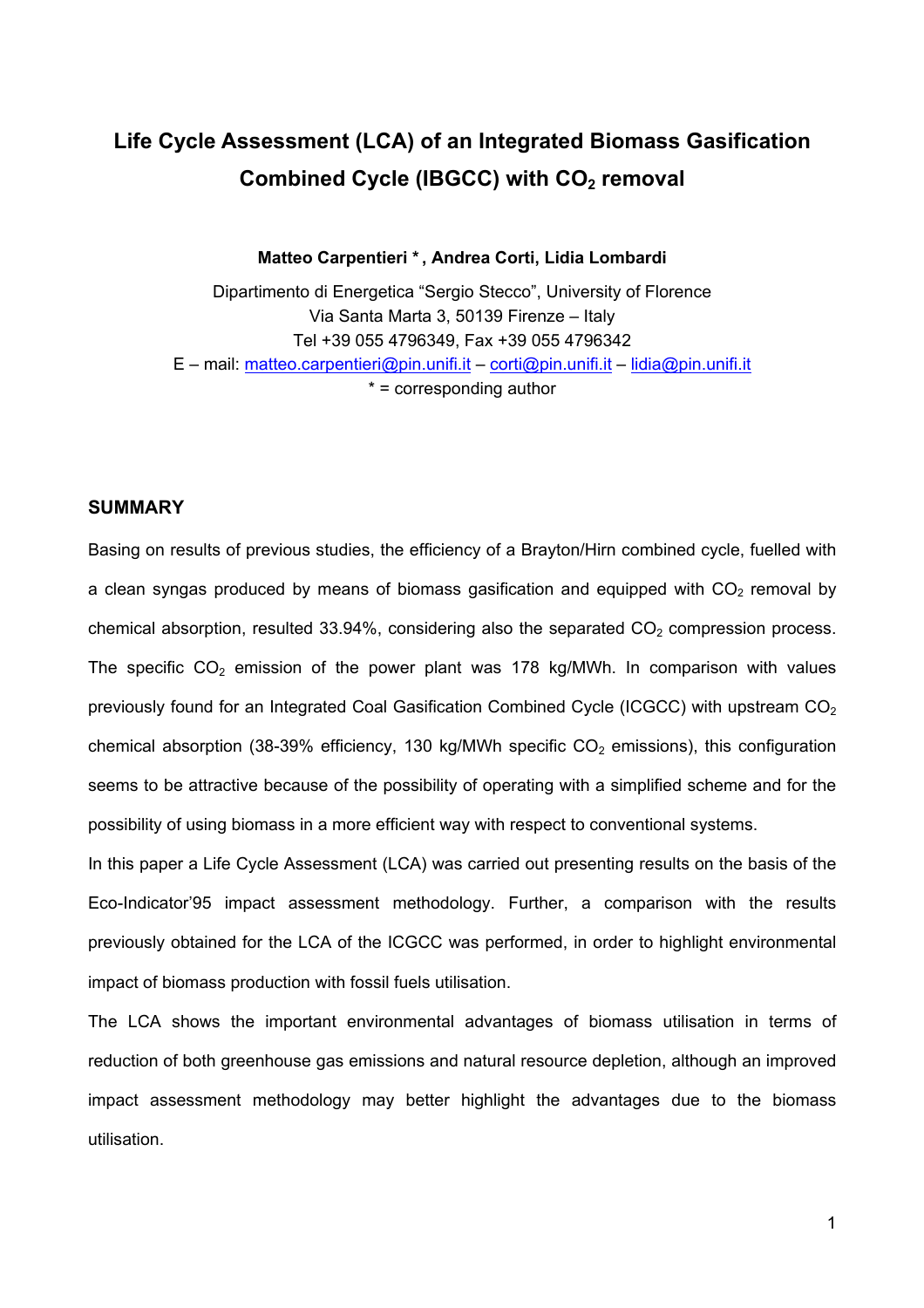#### **1. INTRODUCTION**

The study of a gasification process producing syngas for high performance thermodynamic cycle was carried out in two steps:

- 1. simulation of the gasification process, gas purification and its utilisation in the energy production cycle, performed in a previous study and reported for clarity in the present paper (Corti and Lombardi, 2002).
- 2. Life Cycle Assessment of the cycle, including biomass production (energy crops) and plant construction/dismantling, presented in this paper.

The schematic of the Integrated Biomass Gasification Combined Cycle (IBGCC) is shown in figure 1 and consists basically in biomass gasification and syngas cleaning before its utilisation in a conventional combined cycle (Brayton/Hirn).

The aim of the process is to obtain a gas with high hydrogen content and low carbon dioxide content, suitable for the utilisation in a gas turbine.

Biomass and air are fed to an atmospheric pressure gasifier. The obtained syngas is first driven to a cyclone, to remove solid particles, and thus supplied to a catalytic shift reactor to convert carbon monoxide into hydrogen and carbon dioxide, using steam. The goal of this process is to increase  $H_2$  and  $CO_2$  concentrations before  $CO_2$  removal.

Downstream the shift reaction process, a  $CO<sub>2</sub>$  removal is performed in order to reduce greenhouse gas emissions and to produce a higher LHV fuel. This process consists in chemical absorption by means of an aqueous amine blended solution (diethanolamine, DEA, and methyldiethanolamine, MDEA). In this way, a syngas with high hydrogen content is obtained and then fed to the combustion chamber of the gas turbine.

The energy conversion is obtained by means of a conventional combined cycle, integrated with many energy recovers along the process. Steam from the steam turbine is extracted in order to supply the energy requirement for both amine regeneration and shift reaction process.

The simulation was performed by means of a model (Carpentieri 2001) developed with Aspen Plus 10.1-0 (AspenTech 2001).

2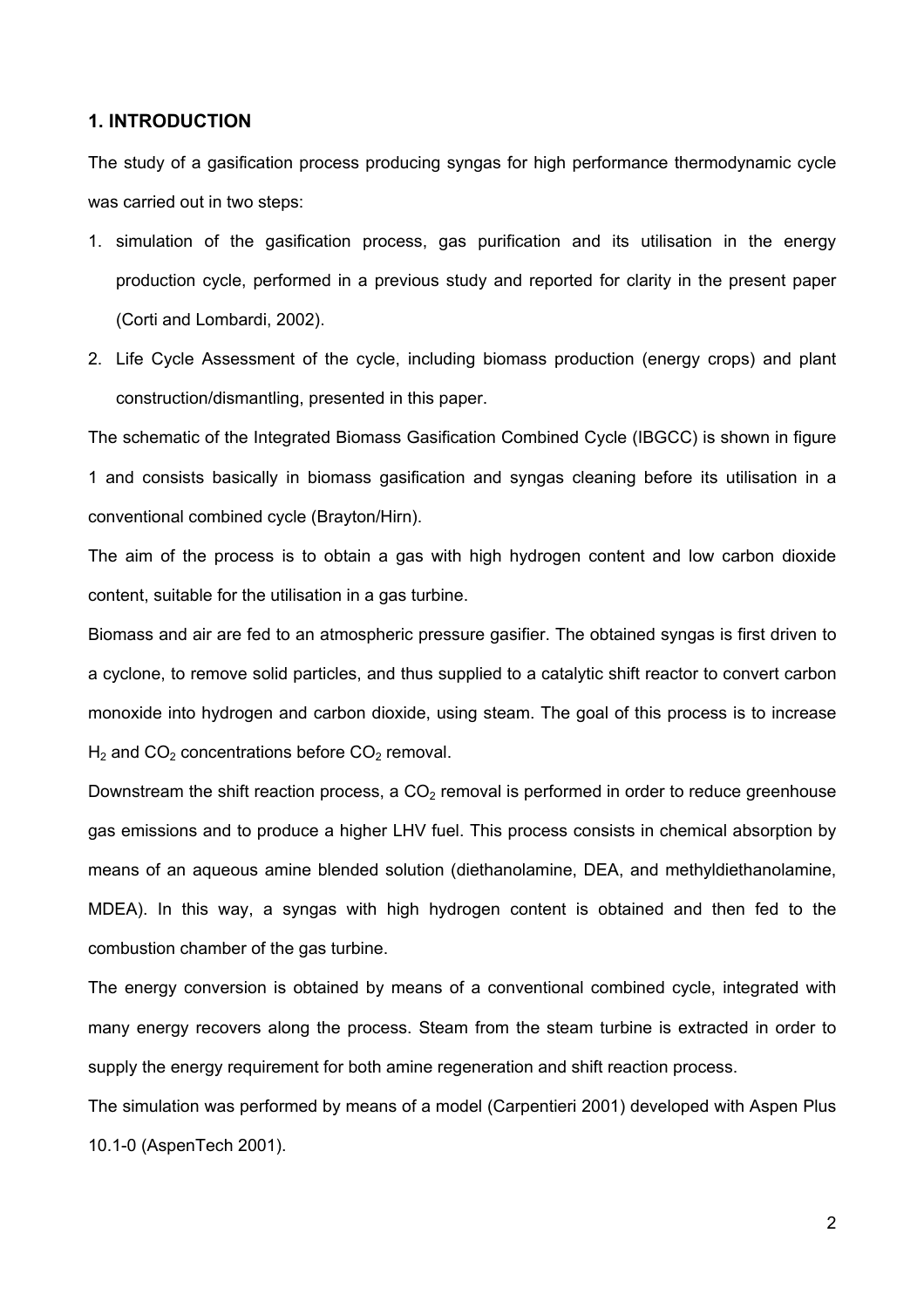

**Figure 1** Schematic of the IBGCC + DeCO<sub>2</sub>

# **2. GASIFICATION PROCESS AND SHIFT REACTION**

The gasification reactor, simulated as an equilibrium reactor, is fed with biomass (fixed flow rate 31 kg/s) and air, and produces raw syngas and sludge. The considered biomass (table 1) has a Low Heating Value (LHV) of about 18,000 kJ/kg (Domalski and Jobe 1987).

| <b>Proximate analysis</b>         |      | <b>Ultimate analysis</b> |         |  |
|-----------------------------------|------|--------------------------|---------|--|
| Moisture                          | 15 % |                          | 1.34 %  |  |
| 16.35 %<br><b>Fixed Carbon</b>    |      | Carbon                   | 48.45 % |  |
| 82.32 %<br><b>Volatile Matter</b> |      | Hydrogen                 | 5.85 %  |  |
| 1.33 %<br>Ash                     |      | Nitrogen                 | 0.47%   |  |
|                                   |      | Chlorine                 | 0.1%    |  |
|                                   |      | Sulfur                   | 0.01%   |  |
|                                   |      | Oxygen                   | 43.78 % |  |

**Table 1** Biomass composition (poplar). Mass fractions

Generally, a gasification process is fed with an oxidant medium (air or oxygen) and steam, this last to promote the shift reaction. In this study no steam is fed to the gasifier, since the presence of a devoted shift reaction section assures the CO conversion into  $CO<sub>2</sub>$  to take place later, even with higher conversion rate.

The inlet air flow rate was adjusted to obtain the best result in term of LHV of the raw syngas. The result is a low value for the gasification air ratio (e=Air/Air $_{\text{stech}}$ =0.2) (Carpentieri 2001).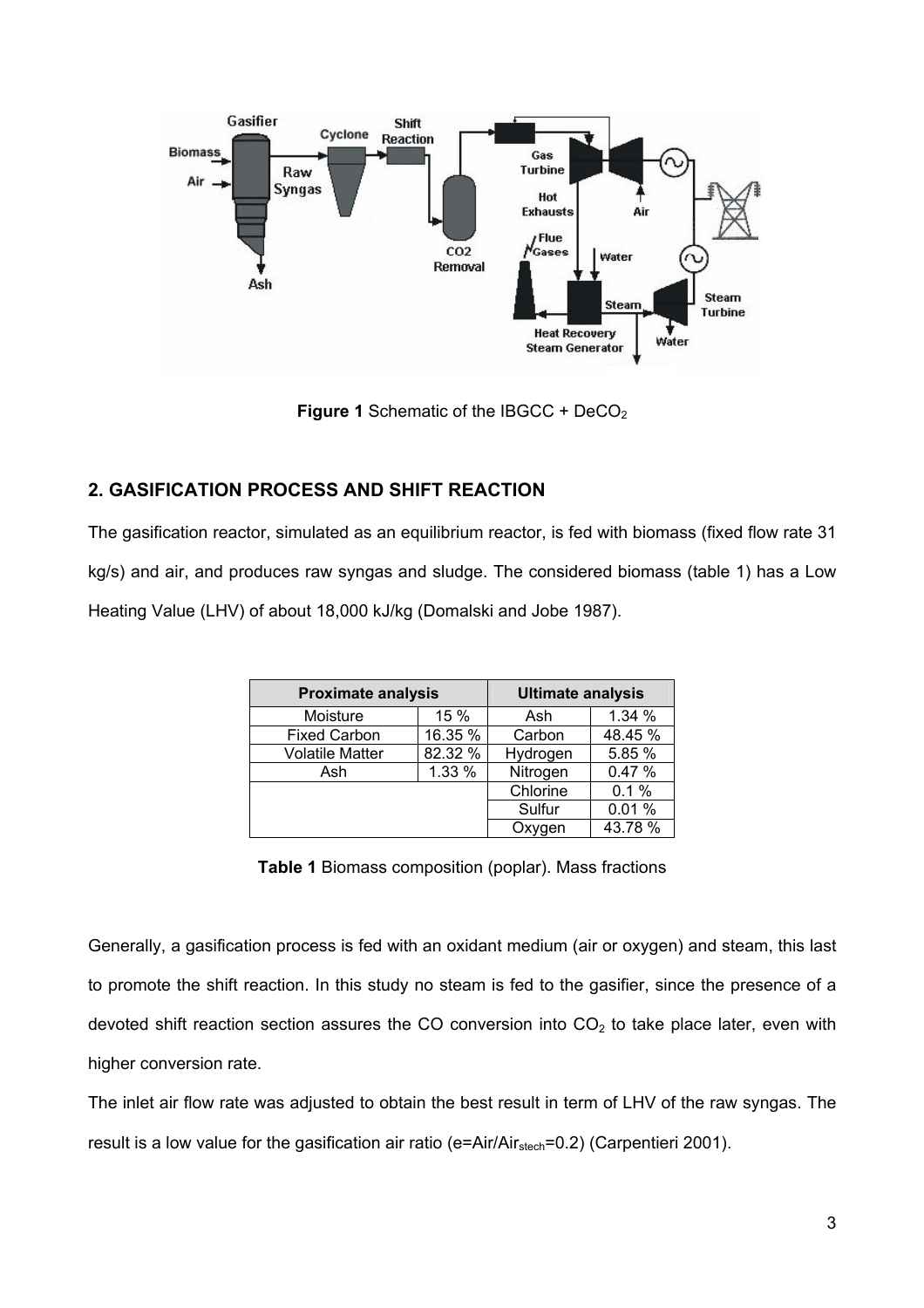An atmospheric pressure gasifier was chosen (Carpentieri 2001) because of the higher development level of this technology (Williams and Larson 1996).

The composition of the produced syngas was calculated by means of the chemical processes simulator Aspen Plus (Carpentieri 2001); the gasifier was theoretically modelled as an equilibrium reactor.

According to figure 2, the raw syngas is first cooled (HE1), then is fed to the cyclone, where 95% of fly ashes and all the unconverted carbon are removed and recirculated back to the gasifier.

The shift section consists of a two stage process with a high temperature reactor (450°C) and a low temperature reactor (250°C). The whole amount of steam required for the two reactors (extracted form the steam turbine) is fed to the first reactor (Chiesa and Consonni 1998, Hendriks 1994).

The exothermic reaction, that consists in the conversion of carbon monoxide and steam into carbon dioxide and hydrogen, is the following:

$$
CO + H2O \to CO2 + H2 + 44.477 MJ/molCO
$$
 (1)

The resulting fuel gas has a high  $H_2$  and  $CO_2$  content, even if it is quite diluted due to the presence of nitrogen. Thus, the next step is the removal of the carbon dioxide, facilitated by the obtained high concentration (table 2).



**Figure 2** Schematic of the gasification and shift reaction section

Due to the exothermic nature of the reaction, both the reactors are provided with heat recovery, in order to maintain the temperatures at fixed values and to minimize the losses.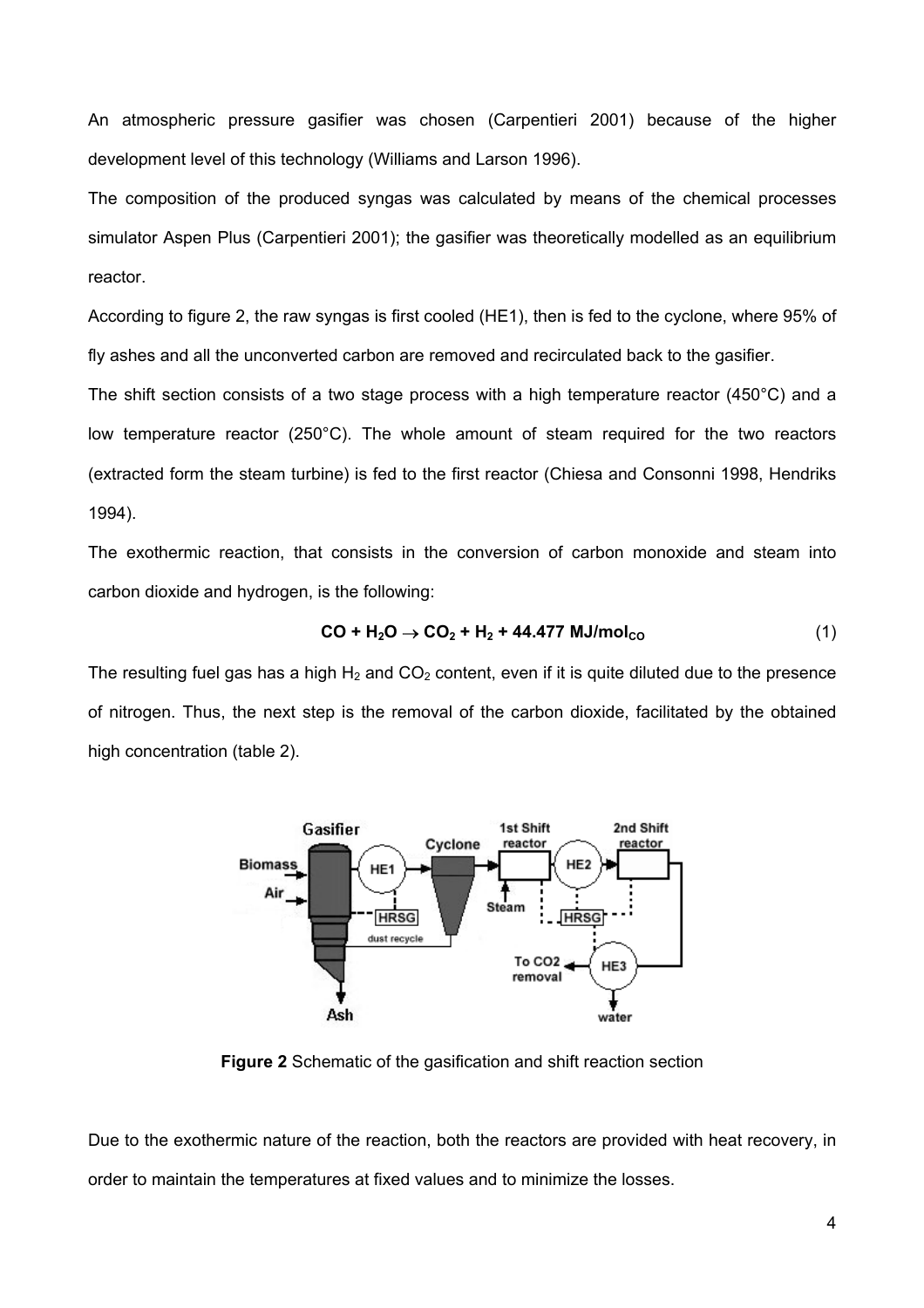Two more heat exchangers have been included in the scheme. The first one (HE2) cools the gas after the first shift reactor down to the inlet temperature of the second shift reactor. The second heat exchanger (HE3) cools the gas downstream the second reactor down to the inlet temperature of the  $CO<sub>2</sub>$  removal section (30 $^{\circ}$ C).

The H2O/CO ratio was set equal to 2 (Chiesa and Consonni 1998, Hendriks 1994, Kohl and Riesenfeld 1985), hence, the required steam flow rate is 31.9 kg/s.

The gasifier temperature ( $T<sub>GAS</sub>$ ) and the first heat exchanger temperature ( $T<sub>HE1</sub>$ ) have been defined by means of a partial exergetic analysis (Carpentieri 2001). The values that maximize the exergy balance are  $T_{GAS}$ =1100°C and  $T_{HE1}$ =270°C.

| Flow rate [kg/s]   | 70.94         |               |  |  |
|--------------------|---------------|---------------|--|--|
| Temperature [°C]   | 30            |               |  |  |
| Pressure [bar]     | 1.01325       |               |  |  |
| <b>Composition</b> | Mass fraction | Mole fraction |  |  |
| H <sub>2</sub> O   | 3.9%          | 4.2 %         |  |  |
| CO <sub>2</sub>    | 65.1 %        | 28.6%         |  |  |
| $\mathsf{N}_2$     | 25.1 %        | 17.3 %        |  |  |
| H <sub>2</sub>     | 5.2%          | 49.5 %        |  |  |
| co                 | 0.2%<br>0.1%  |               |  |  |
| Ar                 | 0.5%          | 0.2%          |  |  |
| <b>HCI</b>         | 380 ppm       | 201 ppm       |  |  |
| $H_2S$             | 38 ppm        | 21 ppm        |  |  |
| CH <sub>4</sub>    | 3 ppm         | 3 ppm         |  |  |
| COS                | 2 ppm         | $0.8$ ppm     |  |  |
| NH <sub>3</sub>    | 4 ppm         | 4 ppm         |  |  |
| <b>HCN</b>         | 1 ppm         | $0.8$ ppm     |  |  |
| $NO, SO_2, C_2H_6$ | <b>Trace</b>  |               |  |  |
| LHV [kJ/kg]        | 6217          |               |  |  |

**Table 2** Syngas features exiting the shift reaction section

# **3. CO<sub>2</sub> REMOVAL**

Chemical absorption has been selected because it is a well-developed technology and is particularly suitable for quite high  $CO<sub>2</sub>$  concentration (Eliasson 1998). The absorbing medium is an aqueous amine blended solution, which is regenerated by means of temperature swing (TSA Temperature swing absorption process). According to previous study (Corti and Manfrida 1999), using the appropriate blend of DEA (diethanolamine) and MDEA (methyldiethanolamine) it is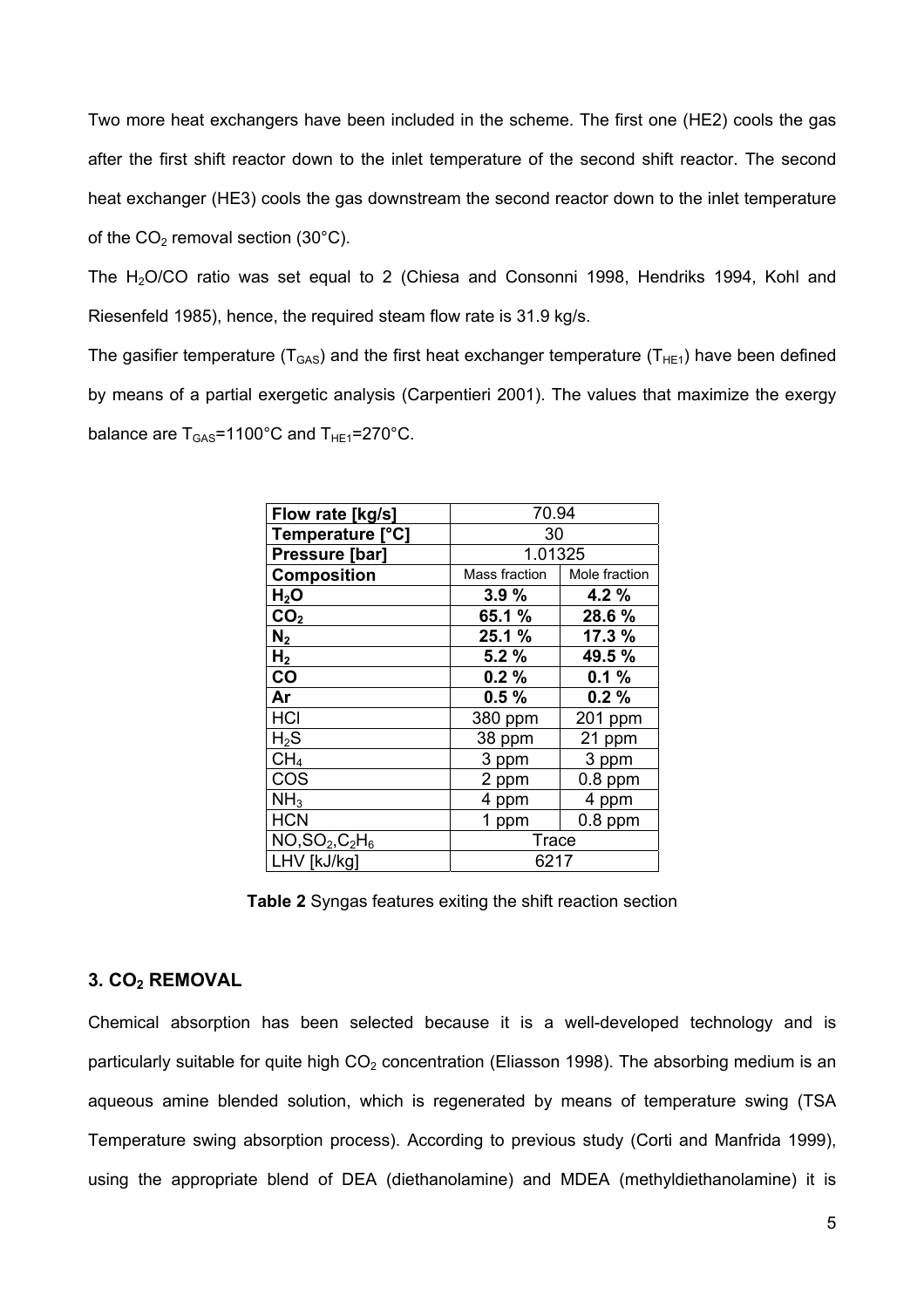possible to keep the regeneration heat requirement lower than 4 MJ/kgCO<sub>2REMOVED</sub>. The system consists of an absorption tower (inlet streams: raw syngas, water and amines; outlet streams: cleaned syngas and solution loaded with  $CO<sub>2</sub>$ ) and a stripper to regenerate the solution. A more detailed description can be found in (Corti and Lombardi 1998).

With reference to the specific syngas composition, the most suitable solution blend has been investigated (Carpentieri 2001, Corti and Lombardi 2002), considering total amine content (mass fraction) equal to 30, 40 and 50% and varying the DEA and MDEA mass fractions.

50% amine solutions allow reaching defined  $CO<sub>2</sub>$  removal efficiency with lower solution mass flow rate and hence lower energy requirement than the less concentrated solutions.

Results for different DEA and MDEA mass fractions, for a total content of 50%, considering 80% CO<sub>2</sub> removal efficiency (to be comparable with previous studies (Corti and Manfrida 1999, Corti and Lombardi 1998)), showed a maximum value for the cycle power output (i.e. maximum cycle efficiency, being constant the biomass input) - hence a minimum  $CO<sub>2</sub>$  removal energy requirement – corresponding to a 20% DEA and 30% MDEA composition (figure 3). Specific energy requirement is about 3.4 MJ/kgCO<sub>2REMOVED</sub>, that is supplied in part by means of regenerative heat recovery (lean/load solution heat exchanger) and in part by steam extraction in the power section. This condition corresponds to a required solution mass flow rate (557 kg/s) - determinant for plant investment cost definition - not minimized, but not far from the minimum value (531 kg/s) obtained for a 30% DEA and 20% MDEA composition (figure 4).

The characteristics and composition of syngas exiting  $CO<sub>2</sub>$  removal section are reported in table 3: the heating value is almost doubled, with respect to the entering syngas, due to the removal of diluting  $CO<sub>2</sub>$ .



**Figure 3** Power output vs. solution composition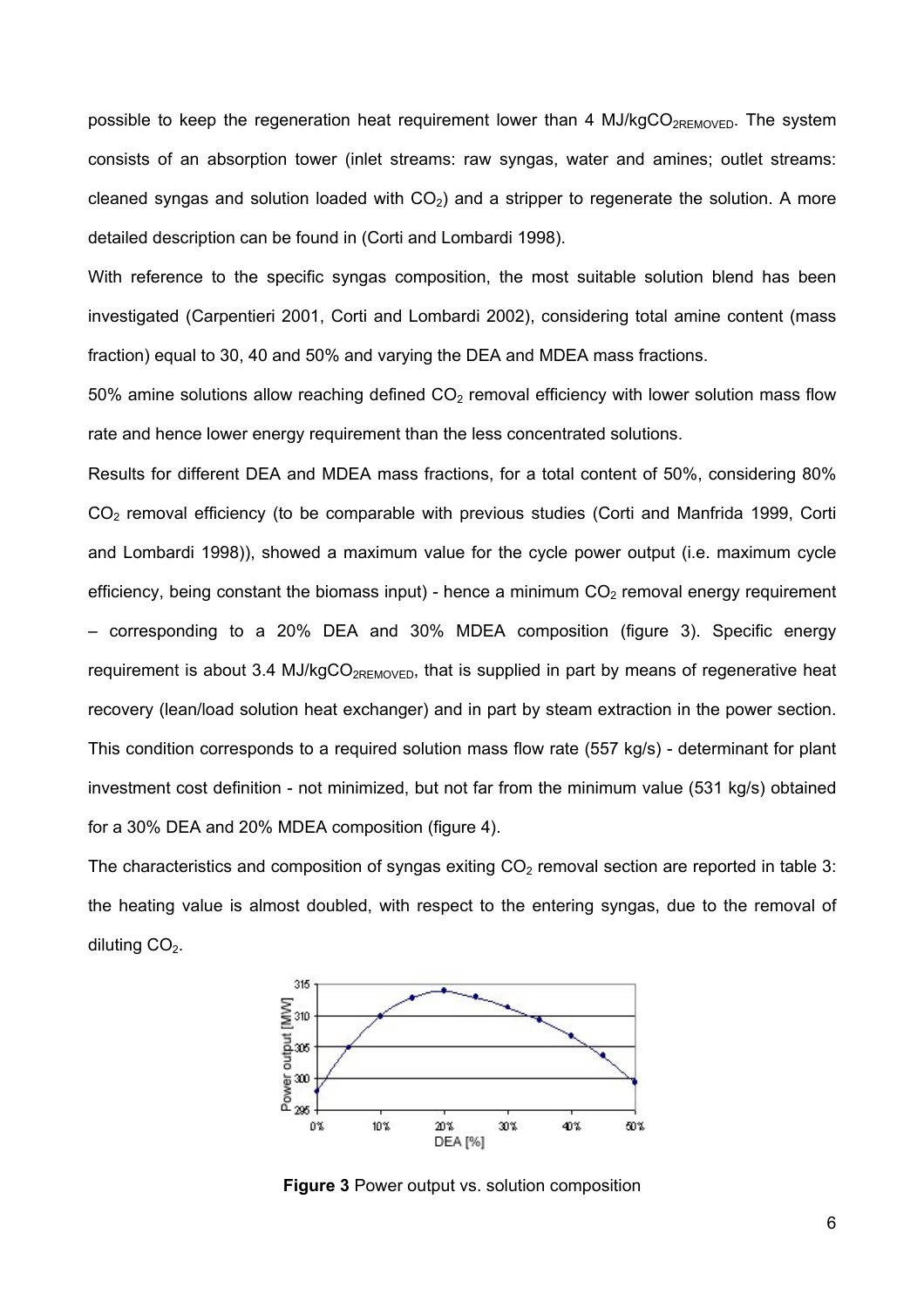

**Figure 4** Solution mass flow rate vs. solution composition

| Flow rate [kg/s]      | 38.82              |               |  |
|-----------------------|--------------------|---------------|--|
| Temperature [°C]      | 554                |               |  |
| <b>Composition</b>    | Mass fraction      | Mole fraction |  |
| $H_2O$                | 19.6 %             | 13.6 %        |  |
| CO <sub>2</sub>       | 23.8%              | 6.8 $%$       |  |
| N <sub>2</sub>        | 45.9%              | 20.5 %        |  |
| H <sub>2</sub>        | 9.4%<br>58.6 %     |               |  |
| CO                    | 0.3%<br>0.2%       |               |  |
| Ar                    | $0.8 \%$           | 0.3%          |  |
| $H_2S$                | 60 ppm             | 22 ppm        |  |
| <b>HCI</b>            | 658 ppm            | 226 ppm       |  |
| MDEA                  | 135 ppm            | 14 ppm        |  |
| DEA                   | $0.4$ ppm<br>4 ppm |               |  |
| CH <sub>4</sub>       | 4 ppm<br>5 ppm     |               |  |
| COS                   | 4 ppm              | $0.8$ ppm     |  |
| NH <sub>3</sub>       | 5 ppm              | 4 ppm         |  |
| <b>HCN</b>            | 2 ppm              | $0.7$ ppm     |  |
| $SO_2$ , NO, $C_2H_6$ | <b>Trace</b>       | Trace         |  |
| LHV [kJ/kg]           | 11364 kJ/kg        |               |  |

Table 3 Syngas features exiting the CO<sub>2</sub> removal section

# **4. POWER GENERATION SECTION**

The power generation scheme is a conventional Brayton/Hirn combined cycle, with the addition of the syngas compressor and the heat recoveries in the different syngas treatment sections. Gas turbine (GT) operating conditions have been defined according to a reference technology level: corresponding to an aero-derivative GT, with the characteristics summarized in table 4.

For the syngas compression up to the combustion chamber pressure, a three-staged intercooled compressor has been considered (2.5, 7 and 19 bar).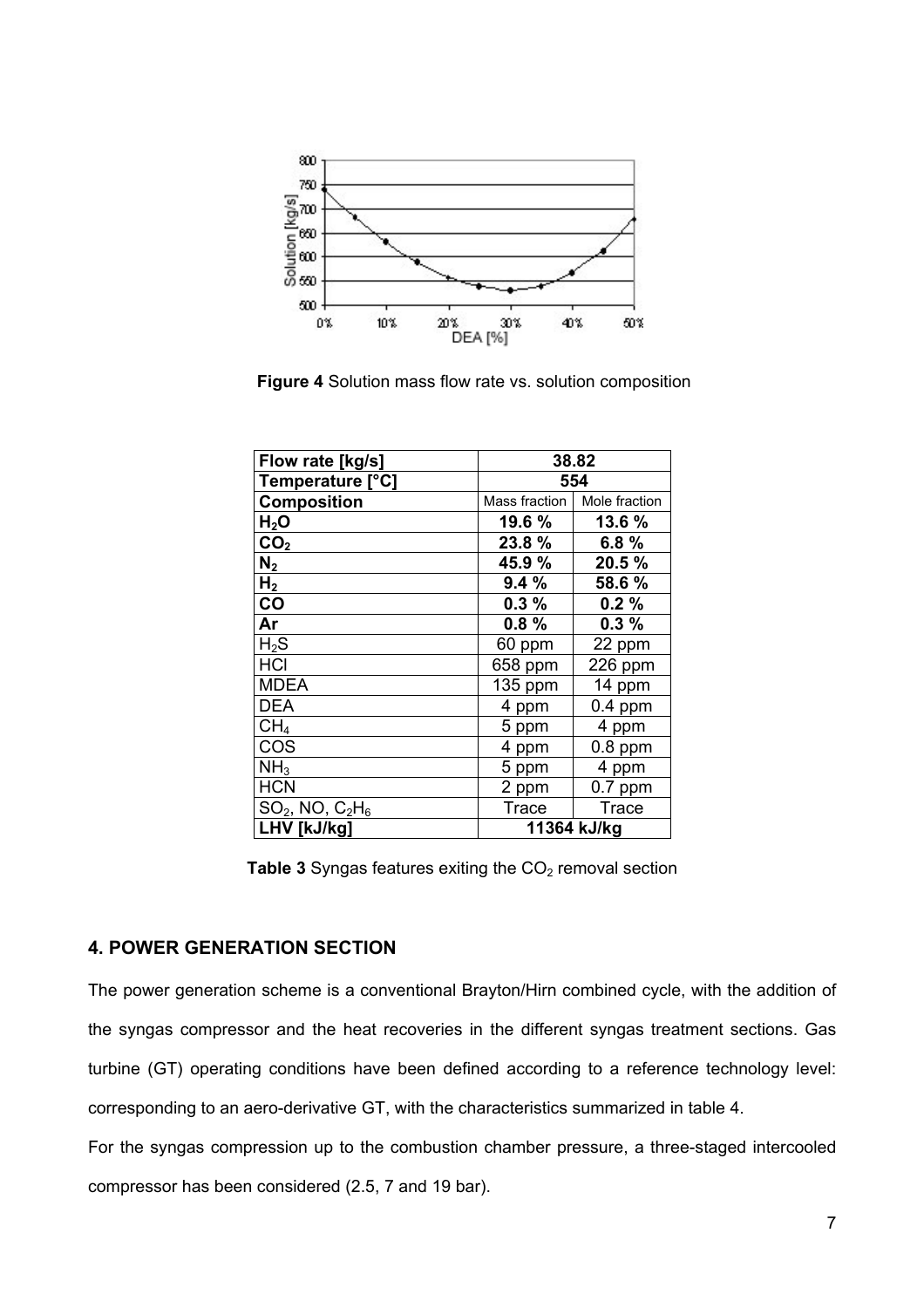| <b>GT</b> inlet temperature [°C]   | 1258 |
|------------------------------------|------|
| <b>GT</b> outlet temperature [°C]  | 537  |
| Compressor outlet temperature [°C] | 454  |
| Compression ratio                  | 19   |

**Table 4** GT reference technology operating conditions

A two-pressure levels steam bottoming cycle has been considered with high pressure (HP) steam at 40 bar and 450 °C, and low pressure (LP) steam at 2.5 bar and 168.1 °C.

Heat recoveries from different cycle sections – in addition to the heat recovery steam generator (HRSG) from GT exhausts - have been arranged in order to maximize the produced steam flow rate.

# **5. SIMULATION RESULTS**

Simulation results are reported in table 5. Syngas compression work represents a high fraction of the total combined cycle power output, about 18.5%, and quite greatly contributes to the efficiency reduction with respect to a pressurized ICGCC (46.6%) in a conventional configuration or with  $CO<sub>2</sub>$ chemical absorption (38.8%) (Fiaschi and Lombardi 2001).

The additional consumption – of 355 kJ/kg<sub>co2</sub> (Lombardi 2003) - for CO<sub>2</sub> compression up to 80 bar was considered.

| Syngas compressor power [kW]                                | ST power (HP) [kW] | 37,255                   |        |
|-------------------------------------------------------------|--------------------|--------------------------|--------|
| Air compressor power [kW]                                   | 192,666            | ST power (LP) [kW]       | 17,900 |
| GT power [kW]                                               | 379,942            | Pump power [kW]          | 511    |
| GT net power [MW]                                           | 149.347            | <b>ST net power [MW]</b> | 55.155 |
| CO <sub>2</sub> compressor power [MW]                       |                    |                          |        |
| <b>Combined cycle net power [MW]</b>                        |                    |                          |        |
| <b>Efficiency [%]</b>                                       |                    |                          |        |
| Specific CO <sub>2</sub> emissions [kg <sub>co2</sub> /MWh] |                    |                          | 178    |

**Table 5** IBGCC+DeCO<sub>2</sub> simulation results (ST=steam turbine)

Specific  $CO<sub>2</sub>$  emissions can be directly compared with values obtained from previous studies (Fiaschi and Lombardi 2001) for a conventional ICGCC – 725 kg $_{CO2}$ /MWh - and an ICGCC with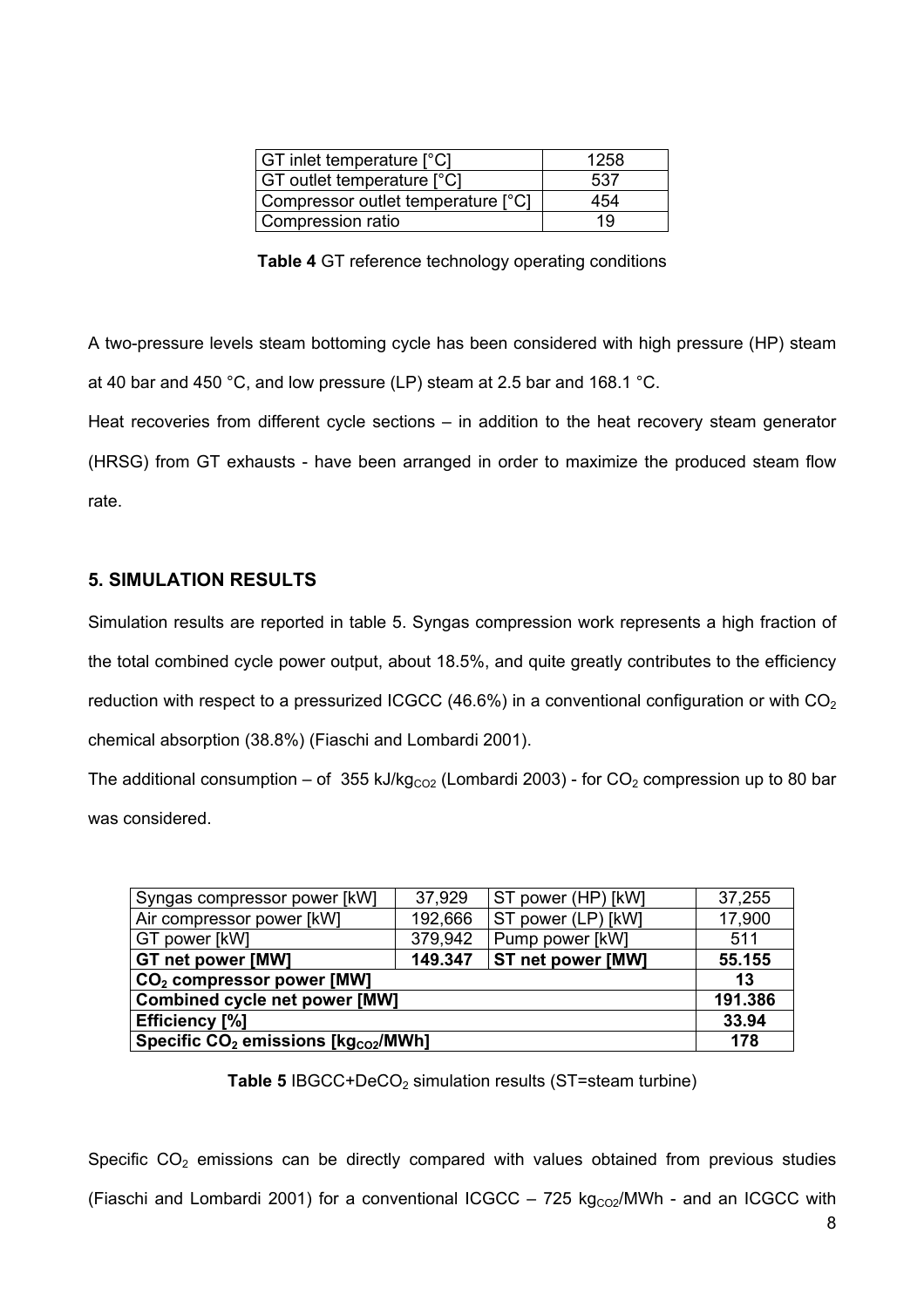$CO<sub>2</sub>$  removal – 130 kg<sub>CO2</sub>/MWh. Specific  $CO<sub>2</sub>$  emissions can be also compared with other published results (table 6).

| <b>Reference</b>           | Specific CO <sub>2</sub><br>emission [kg/MWh] | <b>Notes</b>                                                |  |
|----------------------------|-----------------------------------------------|-------------------------------------------------------------|--|
| <b>Present paper</b>       | 178                                           | IBGCC + $CO2$ removal<br>(chemical absorption)              |  |
| Fiaschi and Lombardi 2001  | 725                                           | <b>Conventional ICGCC</b>                                   |  |
| Fiaschi and Lombardi 2001  | 130                                           | $ICGCC + CO2$ removal<br>(chemical absorption)              |  |
| Hendriks 1994              | 800                                           | Conventional pulverised coal<br>steam cycle (PCSC)          |  |
| Hendriks 1994              | 760                                           | <b>Conventional ICGCC</b>                                   |  |
| Hendriks 1994              | 100                                           | $PCSC + CO2$ removal<br>(chemical absorption)               |  |
| Hendriks 1994              | 250                                           | $PCSC + CO2$ removal<br>(membrane separation)               |  |
| Hendriks 1994              | 40                                            | $ICGCC + CO2$ removal<br>(chemical absorption)              |  |
| Chiesa et al. 1999         | 709                                           | <b>Conventional ICGCC</b>                                   |  |
| Chiesa et al. 1999         | 73                                            | ICGCC + CO <sub>2</sub> removal<br>(chemical absorption)    |  |
| Chiesa et al. 1999         | 71                                            | $ICGCC + CO2$ removal<br>(physical absorption)              |  |
| Chiesa and Consonni 1998   | 377                                           | Conventional natural gas<br>combined cycle                  |  |
| Chiesa and Consonni 1998   | 747                                           | <b>Conventional ICGCC</b>                                   |  |
| Chiesa and Consonni 1998   | 74                                            | $ICGCC + CO2$ removal<br>(chemical absorption)              |  |
| Lombardi 2003              | 388                                           | Coal semi-closed gas turbine<br>combined cycle (CSCGT/CC)   |  |
| Lombardi 2003              | 65                                            | CSCGT/CC + CO <sub>2</sub> removal<br>(chemical absorption) |  |
| <b>Mann and Spath 1997</b> | 916                                           | <b>Conventional IBGCC</b>                                   |  |

**Table 6** Specific CO<sub>2</sub> emission comparison (biomass-fed plants are in bold)

 $IBGCC+DecO<sub>2</sub>$  has definitely a better conversion efficiency and specific  $CO<sub>2</sub>$  emissions with respect to biomass direct combustion in steam cycle configuration: 23% and about 1400  $kg<sub>CO2</sub>/MWh$  (EREN 2001).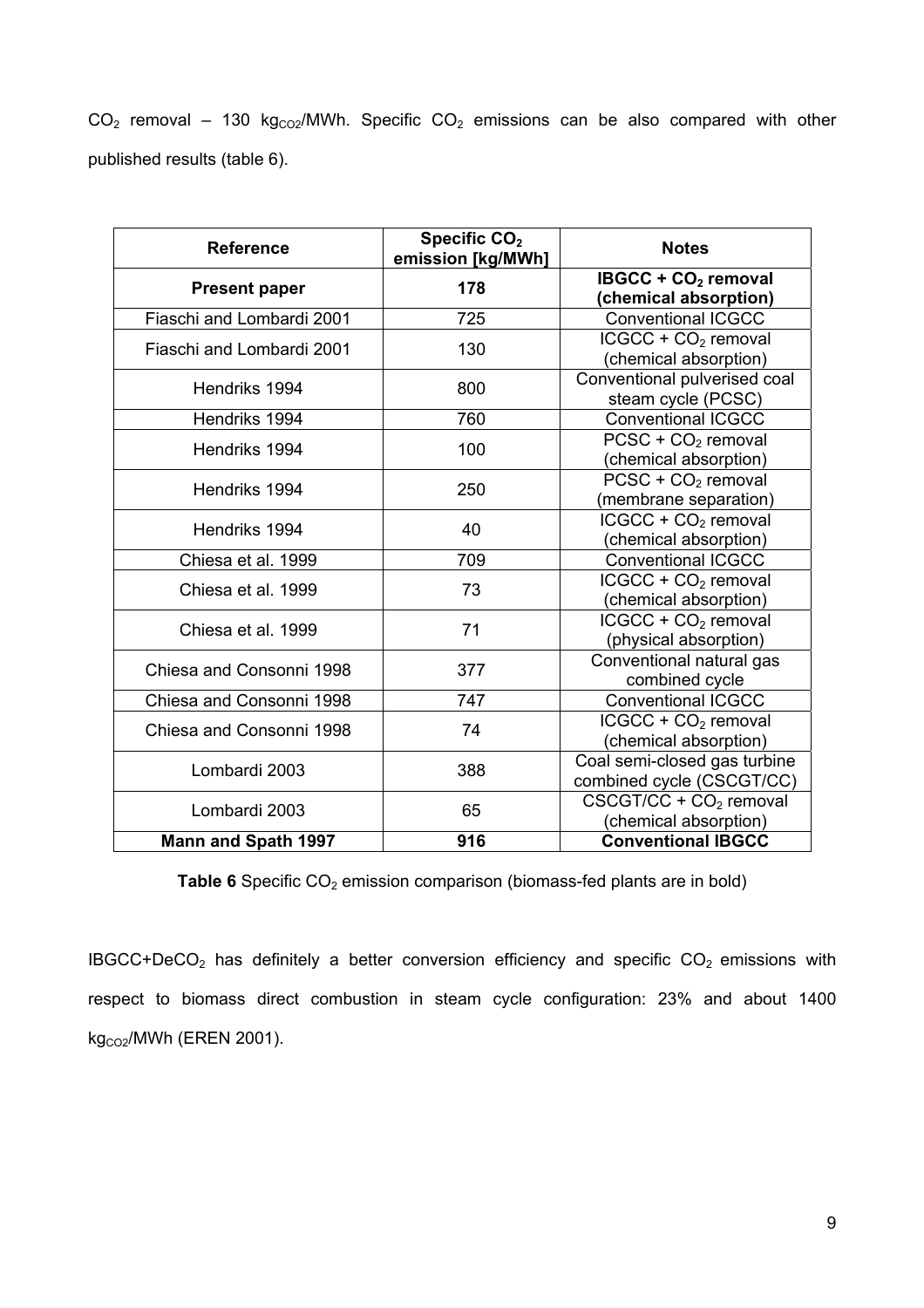#### **6. LIFE CYCLE ASSESSMENT (LCA)**

A life cycle assessment study consists of several phases: goal and scope definition, inventory analysis, impact assessment and interpretation and improvement (ISO 14040 1998). In the following each step is described with regard to this work.

The first stage is the "Goal definition and scoping", as described in the ISO 14041 (1998), and it includes the definition of the functional unit.

The aim of this work is to assess the environmental impact, on a life cycle horizon, of the biomass utilization in energy production. The contributions of the different life cycle phases to the overall impacts are highlighted in order to assess the most impacting phases. Further, a comparison with an analogous LCA study of a similar energy conversion cycle fed with coal (ICGCC) was carried out.

The reference functional unit for the inventory analysis and impact assessment is the energy production of 1MJ.

The considered system includes: biomass production and transportation, plant construction, energy conversion (operating life 15 years) and plant maintenance, plant dismantling (see table 6). In the biomass production and transportation phase were considered within the boundaries: the chemical processes for the production of fertilisers and herbicides, the use of these substances for the biomass cultivation, the biogenic emissions from the biomass, the  $CO<sub>2</sub>$  sequestration due to photosynthesis of biomass, the production of fuel and its utilisation in the machines for the biomass cultivation, the production of fuel and its utilisation for the biomass transportation. The construction of the buildings necessary for the biomass cultivation and the construction of the machines were not accounted for (Rafaschieri et al. 1999) and considered negligible.

The plant construction includes: the production of raw materials required for the plant devices and the emission due to the assembly of materials.

The operating phase consists of: water consumption for  $CO<sub>2</sub>$  removal section and steam cycle, amines production, regeneration of activated carbons, raw materials production for maintenance, stack emissions, process wastes.

10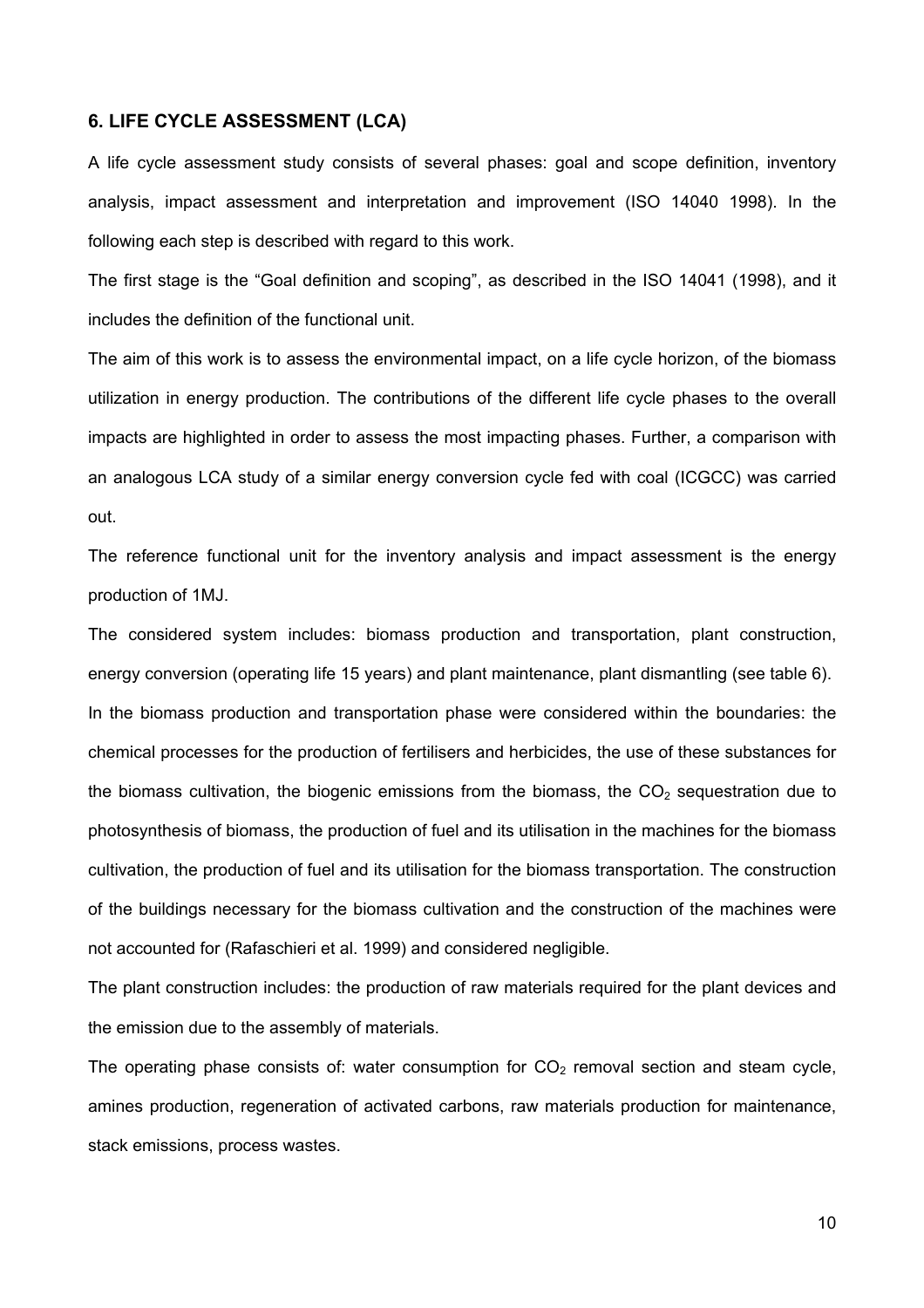The dismantling phase comprises energy consumption for dismantling, recycling and transportation of materials.

Thus the whole system has been schematised in the inventory analysis in term of raw material input and output emissions (solid, liquid and gaseous).

# **7. LCA – INVENTORY ANALYSIS**

Any product or service needs to be represented as a system in the inventory analysis methodology. A system is defined as a collection of materially and energetically connected operations (e.g. manufacturing process, transport process, fuel extraction process) which perform some defined function. The inventory analysis is a quantitative description of all flows of materials and energy across the system boundary either into or out of the system itself (ISO 14041 1998). The considered processes are summarised in table 7.

| <b>Plant construction</b> |                            |  |
|---------------------------|----------------------------|--|
| <b>Biomass production</b> | <b>Biomass cultivation</b> |  |
|                           | Biomass transportation     |  |
| <b>Operating phase</b>    | Energy conversion          |  |
|                           | Maintenance                |  |
| <b>Plant dismantling</b>  |                            |  |

**Table 7** Processes for LCA

The considered **biomass production** ratio is equal to 13.4 ton per hectare per year, with a cultivation cycle of seven years (Mann and Spath 1997).

Mainly the use of agricultural machines for seeding, growing and collection phases and the use of pesticides and fertilizers have been considered using data according to (Mann and Spath 1997) and summarized in table 8. No consumption of water and energy for watering has been considered, since it has been assumed that all the required water is supplied by rainfall.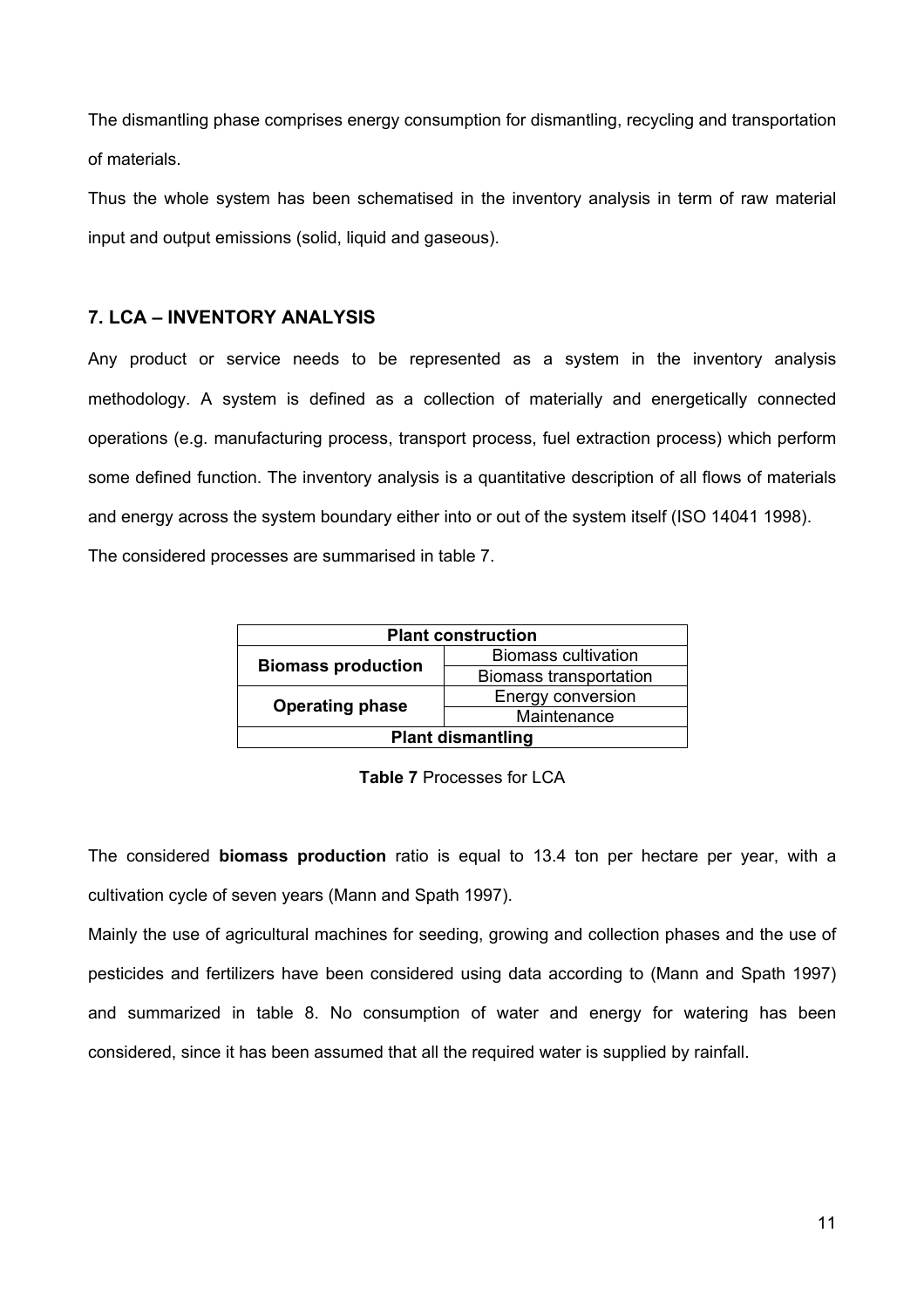| N-fertilizers application (50/50 urea and ammonium nitrate) | 100 kg/ha (nitrate) during 4 <sup>th</sup> year           |
|-------------------------------------------------------------|-----------------------------------------------------------|
| P-fertilizers application                                   | $22,4$ kg/ha (as P) during $1st$ year                     |
| K-fertilizers application $(K_2O)$                          | 39.2 kg/ha (as K) during 1 <sup>st</sup> year             |
| Pre-emergency herbicide (Oust™) application                 | 36.5 cm <sup>3</sup> a.s./ha during $1st$ and $2nd$ years |
| Post-emergency herbicide (Roundup™) application             | 36.5 cm <sup>3</sup> a.s./ha during $1st$ and $2nd$ years |
| Pesticide application                                       | Not considered                                            |

#### **Table 8** Biomass growing phase data

Fuel consumption for agricultural machines has been calculated, with reference to the operations in table 8, using emission factors in (Mann and Spath 1997) and (EMEP/CORINAIR 1999). No contribution due to construction and dismantling of agricultural machines has been considered.

Atmospheric emission factors for the use of fertilizers and pesticides/herbicides have been retrieved respectively from (EMEP/CORINAIR 1999) and (Rafaschieri et al. 1999).

Data for the production processes of manufactured materials entering the system (fertilizers, pesticides/herbicides, fuels, electricity, etc.) have been retrieved from LCA devoted databases (SimaPro 1997, I-LCA 2000).

Carbon dioxide assimilated by the biomass during the **growing phase** corresponds to the amount of carbon in the biomass composition, equal to 48% in mass. Hence, for each kilogram of carbon in the biomass about 3.67 kg of carbon dioxide have been subtracted from the atmosphere.

**Biomass transportation** average distance has been assumed equal to 75 km, covered by truck. Atmospheric emissions and fuel consumptions have been calculated with the help of (EMEP/CORINAIR 1999).

Moreover, a 20% loss of dry substance during ambient conditions drying process has been considered (Rafaschieri et al. 1999).

For the **construction phase** the main materials have been considered (steel, cast iron, aluminium, copper, plastic, rubber asphalt and cement), accounting for their production processes (SimaPro 1997). The amounts of these materials have been estimated by a rough sizing of the main devices in the plant and with reference to a similar plant fed with coal (Lombardi 2003), up-scaling or downscaling the devices. Further, the on-site energy consumption for construction has been considered, too (Lombardi 2003).

12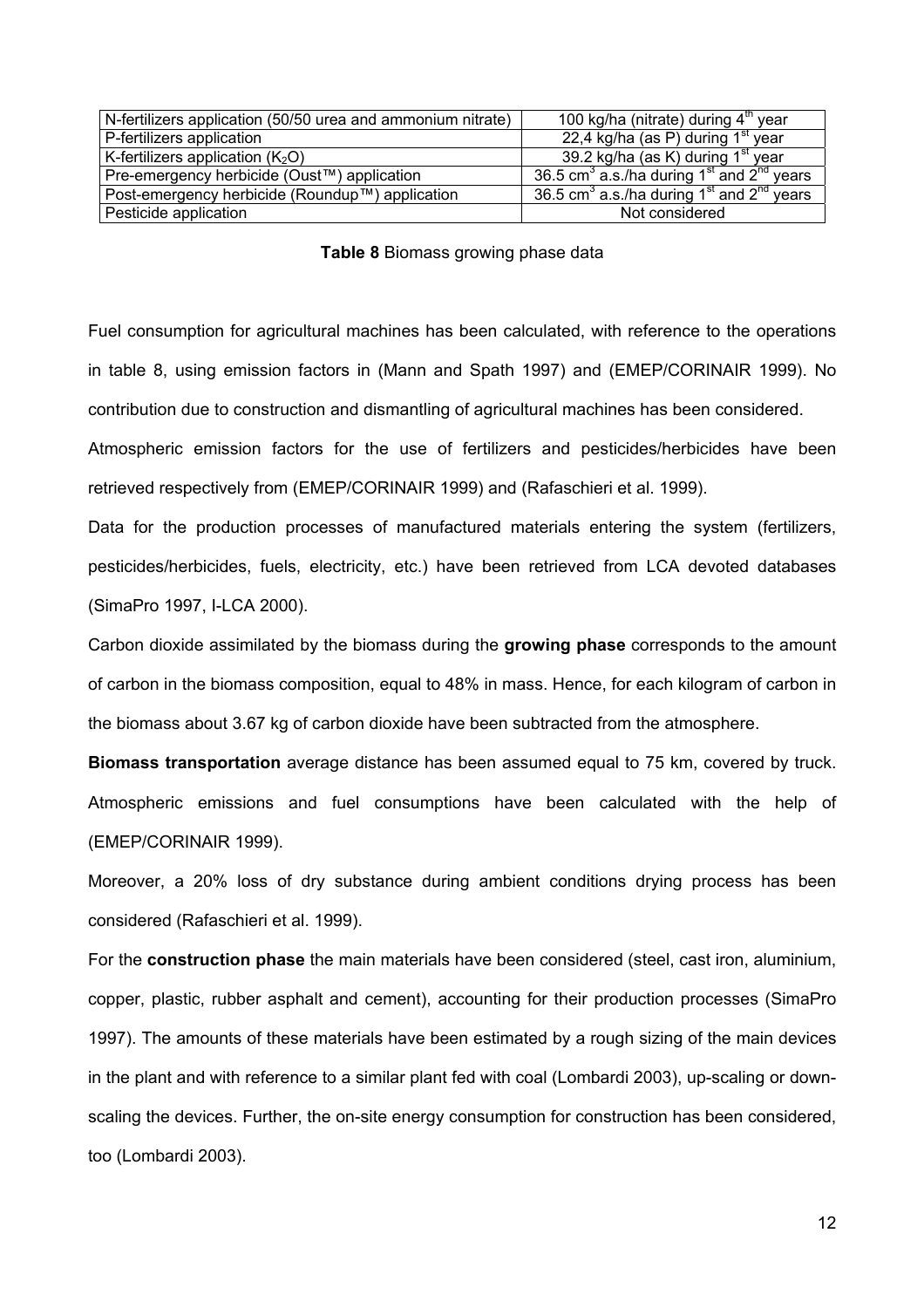Inventory data for the **energy production phase** come from the IBGCC Aspen Plus simulation (Carpentieri 2001) and are reported in table 9.

| Compound         | <b>Mass fraction</b> |
|------------------|----------------------|
| O <sub>2</sub>   | 12.94%               |
| $N_2$            | 71.70%               |
| Ar               | 0.92%                |
| H <sub>2</sub> O | 13.08%               |
| CO <sub>2</sub>  | 1.26%                |
| $\overline{CO}$  | $0.06$ ppm           |
| NH <sub>3</sub>  | <b>Trace</b>         |
| H <sub>2</sub>   | $0.2$ ppm            |
| HCI              | 41 ppm               |
| <b>NO</b>        | 0.1%                 |
| SO <sub>2</sub>  | 4 ppm                |
| NO <sub>2</sub>  | 15 ppm               |
| SO <sub>3</sub>  | $0.2$ ppm            |

**Table 9** Stack emissions data

Contributions from **device maintenance** - basically material consumption for worn-out part substitution (Lombardi 2003) - have been accounted for, using SimaPro database (SimaPro 1997).

Data for the activated carbons regeneration have been retrieved from (SimaPro 1997), too.

Inventory data for amines production was not available because the required data are proprietary information.

In order to give an estimation of the error connected to neglecting the input consumption (Lombardi, 2001), mainly energy, and pollutants emissions during the production process of amines, data for the production processes of other chemicals have been taken from SimaPro (SimaPro 1997). Choosing, for example, two chemicals, respectively with low and very high energy requirement for the production process, it is possible to estimate the range within the error varies. Among the chemicals in SimaPro, Ureum I (CASE 1), with an energy input of 17.9 MJ/kg, and the toluene-diisocyanate – and in particular the record named TDI I - (CASE 2), with an energy input of 145 MJ/kg, have been chosen, just as representing very different values of energy-intensive chemical products.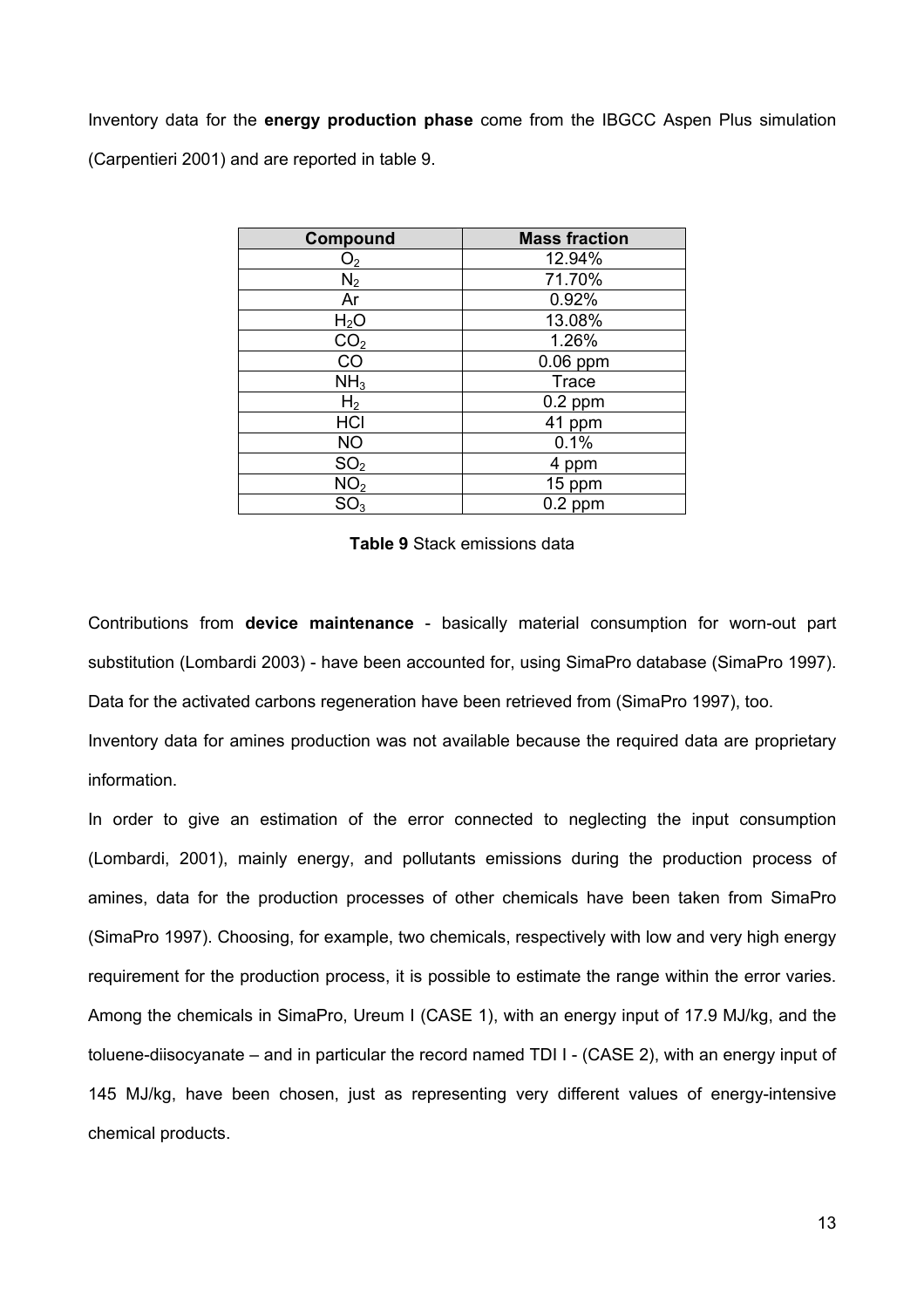In (Lombardi, 2001) it is possible to verify that the influence on the results considering the above range is very low.

Hence, in the following the input amount of consumed amines has been substituted with the same amount of the high energy consuming chemical, considering the worse possible case.

Concerning the **dismantling phase**, energy consumption and the connected emissions for the on-site work and recycling processes have been considered (Lombardi 2003). The material recycle is considered as negative emissions in the avoided production of new materials. The SimaPro database was used for this phase.

## **8. LCA – IMPACT ASSESSMENT**

Life cycle impact assessment (ISO/CD 14042 1999) examines the mass and energy inventory input and output data for a product system to translate these data to better identify their possible environmental relevance and significance. This translation uses, where possible, numerical indicators for specific subjects or categories, where the indicator reflects in some manner the system environmental loading or resource depletion for that category. These indicators then constitute an environmental loading and resource depletion profile for a system. This profile with possible further analysis and weighting is intended to provide an additional useful perspective on the possible environmental significance in one or more general areas of resources, natural environment and human health.

In this study, the results of the impact assessment are presented according to the Eco-indicator'95 methodology (Goedkoop 1995), whose indicators are summarised in table 10, with the respective units.

| Greenhouse effect [kg <sub>co2</sub> eq./f.u.]         | Winter smog [kg <sub>SPM</sub> eq./f.u.]  |
|--------------------------------------------------------|-------------------------------------------|
| Ozone layer depletion [kg <sub>CFC11</sub> eq./f.u.]   | Summer smog [kg <sub>C2H4</sub> eq./f.u.] |
| Acidification [ $kgSO4$ eq./f.u.]                      | Pesticides [kg <sub>act.s</sub> /f.u.]    |
| Eutrophication [kg <sub>so2</sub> eq./f.u.]            | Energy [MJ/f.u.]                          |
| Heavy metals $[\text{kg}_{\text{Pb}}$ eq./f.u.]        | Solid waste [kg/f.u.]                     |
| Carcinogenic substances [kg <sub>B(a)P</sub> eq./f.u.] |                                           |

**Table 10** Reference indicators for impact assessment.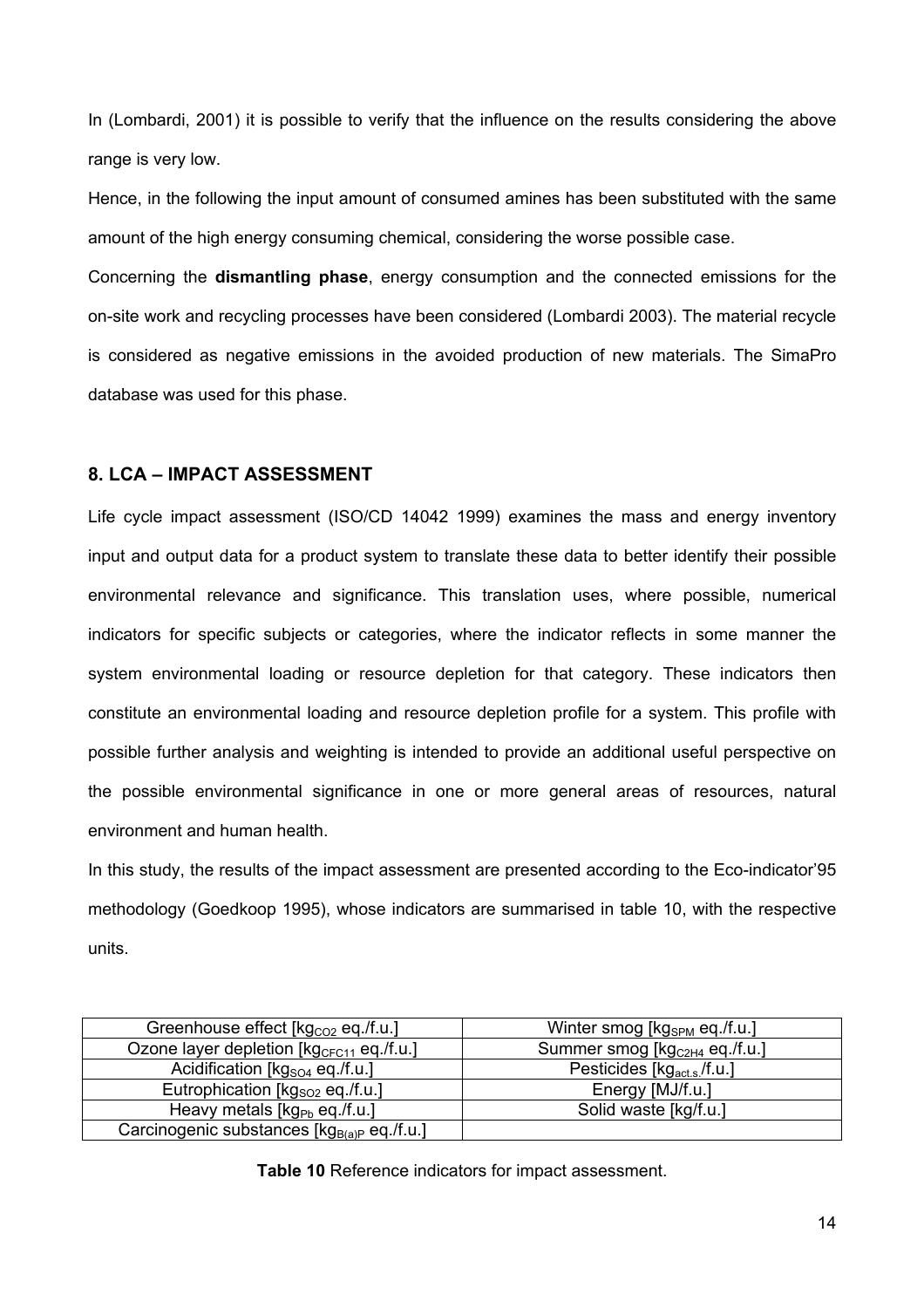Besides the indicators of Eco-Indicator 95 methodology, two more indicators were considered: Energy and Solid waste. The former was considered in order to account for raw materials consumption (in terms of LHV), the latter takes into account the production of waste and, hence, it is related to the land use for landfilling.

# **9. LCA – RESULTS**

The final stage of LCA is the interpretation phase (ISO/DIS 14043 1999), where inventory analysis and impact assessment results are summarized and discussed.

Results, referred to the functional unit - 1 MJ of energy production – are reported in table 10 and in figure 5. The different phase contributions (plant construction, biomass production and transport, energy conversion and maintenance, plant dismantling) are also shown.

|                        | Plant               | Fuel production              |              | Operating            |                       |                    |                      |
|------------------------|---------------------|------------------------------|--------------|----------------------|-----------------------|--------------------|----------------------|
| Indicator              | construction        | <b>Biomass</b><br>production | Transport    | Energy<br>Conversion | Maintenance           | Dismantling        | <b>TOTAL</b>         |
| Greenhouse effect [kg] | $2,50.10^{-4}$      | $-0.228$                     | 0.012        | 0.0509               | $2.90 \cdot 10^{-5}$  | $-5 \cdot 10^{-6}$ | $-0.165$             |
| Ozone Layer Depl. [kg] | $2 \cdot 10^{-12}$  | $6.9 \cdot 10^{-9}$          | $2.10^{-9}$  | $2.4 \cdot 10^{-8}$  | $3.46 \cdot 10^{-13}$ | $8.10^{-12}$       | $3.26 \cdot 10^{-8}$ |
| Acidification [kg]     | $6.5 \cdot 10^{-6}$ | $5.10^{-4}$                  | $9.10^{-6}$  | 0.002                | $7.84 \cdot 10^{-7}$  | $6.10^{-8}$        | 0.00251              |
| Eutrophication [kg]    | $1.3 \cdot 10^{-7}$ | $1.2 \cdot 10^{-4}$          | $8.10^{-7}$  | $3.4 \cdot 10^{-4}$  | $1.29 \cdot 10^{-8}$  | $4.10^{-9}$        | $4.62 \cdot 10^{-4}$ |
| Heavy Metals [kg]      | $5.3 \cdot 10^{-9}$ | $1.2 \cdot 10^{-7}$          | $2.10^{-8}$  | $4.8 \cdot 10^{-9}$  | $1.15 \cdot 10^{-9}$  | $-1.10^{-10}$      | $1.54 \cdot 10^{-7}$ |
| Winter smog [kg]       | $4.6.10^{3}$        | $7.1 \cdot 10^{-9}$          | $8.10^{-10}$ | $1.3 \cdot 10^{-12}$ | $4.63 \cdot 10^{-12}$ | $-1.10^{-11}$      | $7.92 \cdot 10^{-9}$ |
| Summer smog [kg]       | $1.10^{-5}$         | $7.4 \cdot 10^{-5}$          | $5.10^{-6}$  | $2.6 \cdot 10^{-5}$  | $6.89 \cdot 10^{-7}$  | $-5.10^{-9}$       | $1.16 \cdot 10^{-4}$ |
| Carcinogenic sub.[kg]  | $3.2 \cdot 10^{-7}$ | $4.10^{-5}$                  | $8.10^{-6}$  | $9.3 \cdot 10^{-7}$  | $8.45 \cdot 10^{-9}$  | $-6.10^{-7}$       | $4.89 \cdot 10^{-5}$ |
| Pesticides [kg]        | 0                   | $1.17 \cdot 10^{-6}$         | 0            | $\Omega$             | $\Omega$              | $\Omega$           | $1.17 \cdot 10^{-6}$ |
| Energy [MJ]            | 0.0048              | 0.151                        | 0.0123       | 0.130                | $4.43 \cdot 10^{-4}$  | $-0.0021$          | 0.296                |
| Solids [kg]            | $2.1 \cdot 10^{-4}$ | $2.5 \cdot 10^{-5}$          | $6.10^{-6}$  | $7.8 \cdot 10^{-5}$  | $2.45 \cdot 10^{-6}$  | $5.10^{-6}$        | $3.24 \cdot 10^{-4}$ |

**Table 11** LCA results (functional unit, f.u.=1 MJ)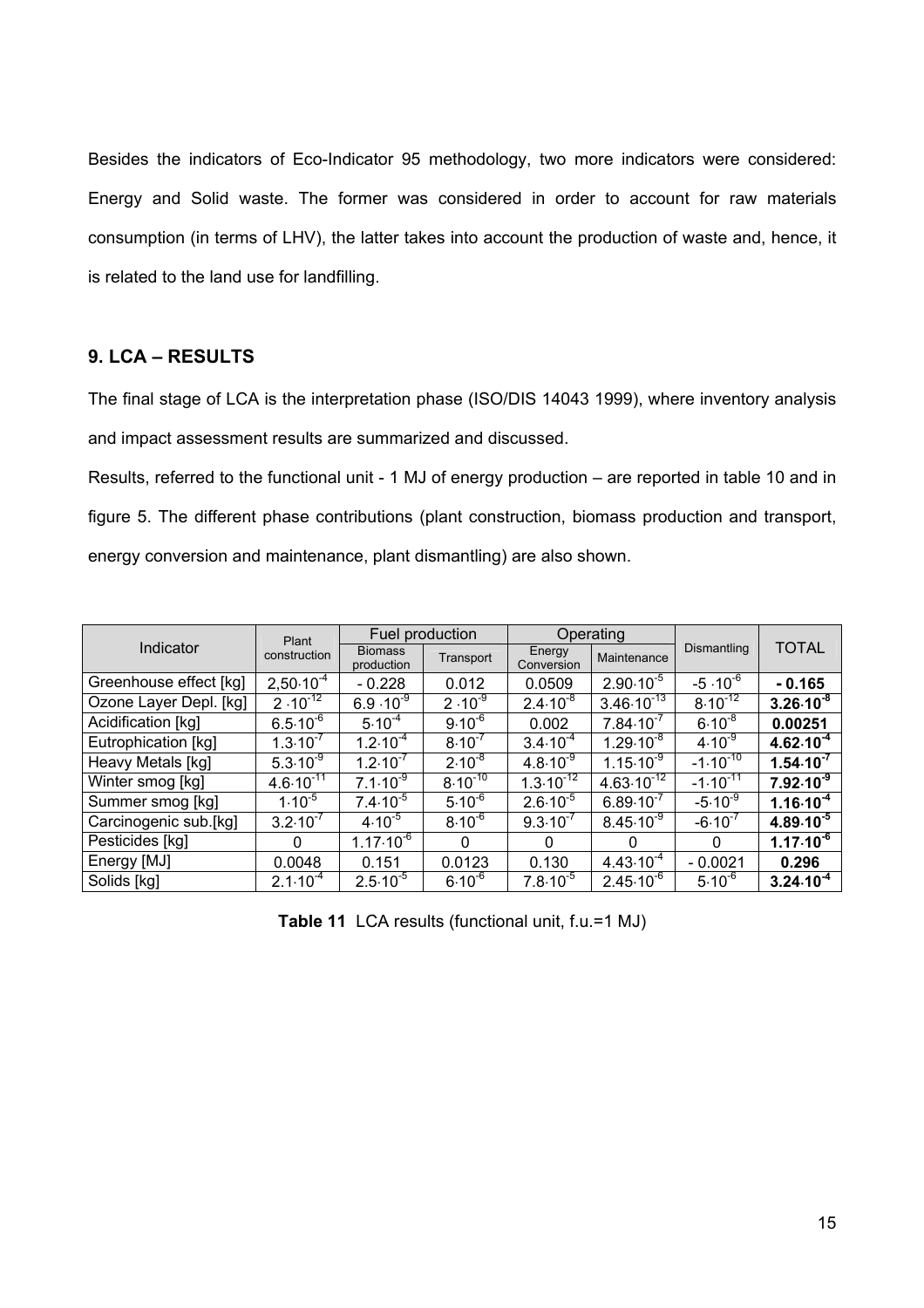

**Figure 5** Greenhouse effect indicator

As a matter of fact (see figure 5), the contribution of the plant construction, maintenance and dismantling to the greenhouse effect indicator is negligible with respect to other phases.

Main contributions come from energy conversion and biomass production (except biomass growing).

The biomass  $CO<sub>2</sub>$  sequestration during cultivation seems to be crucial for the greenhouse effect indicator. Due to this contribution the indicator value becomes negative, meaning a substantial subtraction of equivalent  $CO<sub>2</sub>$  from atmosphere.

In fact, the  $CO<sub>2</sub>$  balance shows a more than 100% closure (finally there is less  $CO<sub>2</sub>$  in the atmosphere). In absence of the  $CO<sub>2</sub>$  removal section, the balance closure would have not been complete (about 90%) (Corti et al. 2002). It is reasonable to suppose that if also the final  $CO<sub>2</sub>$ disposal was considered the balance closure would be lower than what presently found, since additional emissions would be due to the transportation process and final storage (in deep ocean (Golomb et al. 1989, Golomb and Angelopoulos 2000, IEA 2001), in exhausted oil reservoirs (IEA 2001), in aquifers (IEA 2001)). These additional processes were not considered in the present study and it would be worth to analyse also this phase in case of available data about it.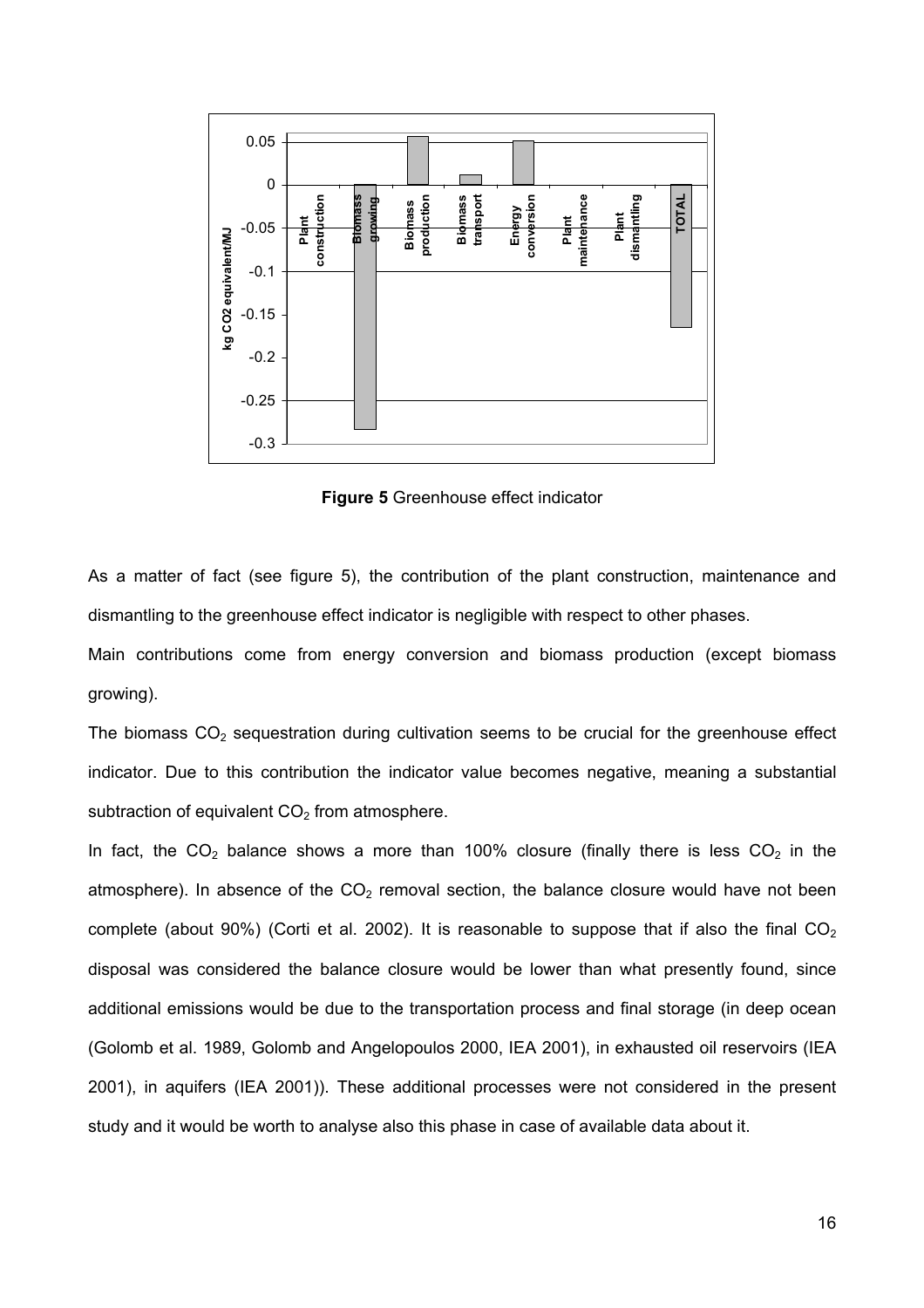Figure 6 shows the final Eco-indicator values, for each considered phase, calculated according to the Eco-Indicator 95 methodology (Goedkoop 1995), after normalisation and weighting of the indicators in table 11. The final Eco-indicator allows the comparison of the different production stages: construction and dismantling are negligible compared to other processes; operating phase is the worst process from an environmental point of view.



**Figure 6** Eco-indicator 95 value

## **10. COMPARISON WITH ICGCC**

To better highlight the results of LCA performed in this paper, they have been compared with an analogous LCA of an ICGCC (Integrated Coal Gasification Combined Cycle) with  $CO<sub>2</sub>$  removal (Lombardi, 2003). In that previous study the same data were used for the construction, maintenance and dismantling of the plant, accounting for the different devices. A similar process simulation was carried out (Lombardi 2003) using Aspen Plus, which has provided stack emissions data as in this case. The plant outline was the same of the IBGCC plant, except for:

• the presence of a pressurised gasifier fed with coal (thus the absence of a compression stage before syngas utilisation in the combustion chamber);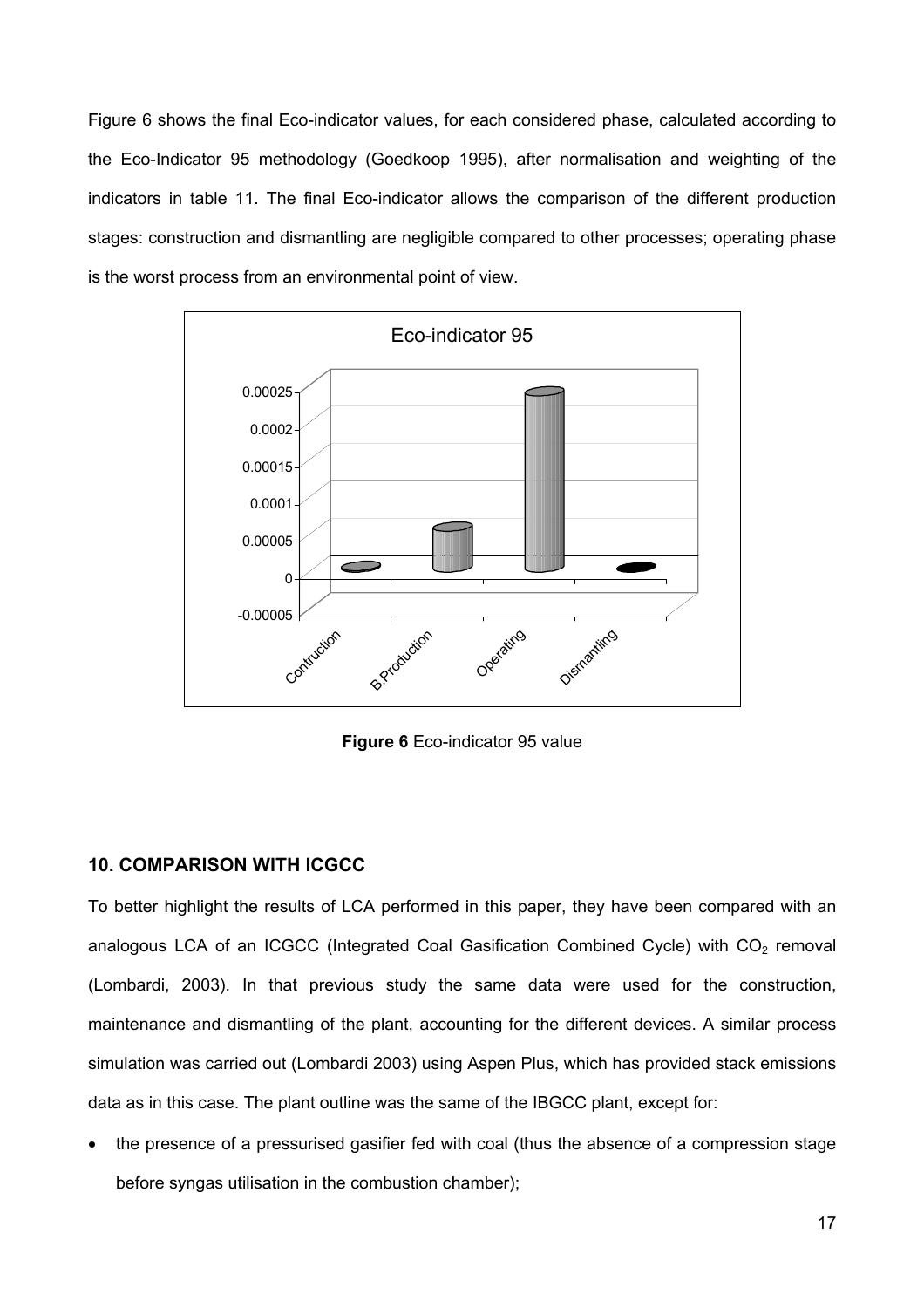- the presence of a  $H_2S$  removal section;
- the absence of the biomass cultivation and transportation phase (substituted by coal mining and transportation).

Figure 7 shows the comparison of the IBGCC greenhouse effect indicator with the greenhouse effect indicator for the ICGCC (Lombardi, 2003). It is interesting to highlight the high IBGCC impact, when the  $CO<sub>2</sub>$  sink due to biomass photosynthesis is not included in the calculation. In fact, in this case, the biomass production and transport impact, for the IBGCC, is higher than the coal extraction impact, in the ICGCC, while the operating phase has a similar impact in both cases (Corti et al. 2002).



**Figure 7** Greenhouse effect indicator comparison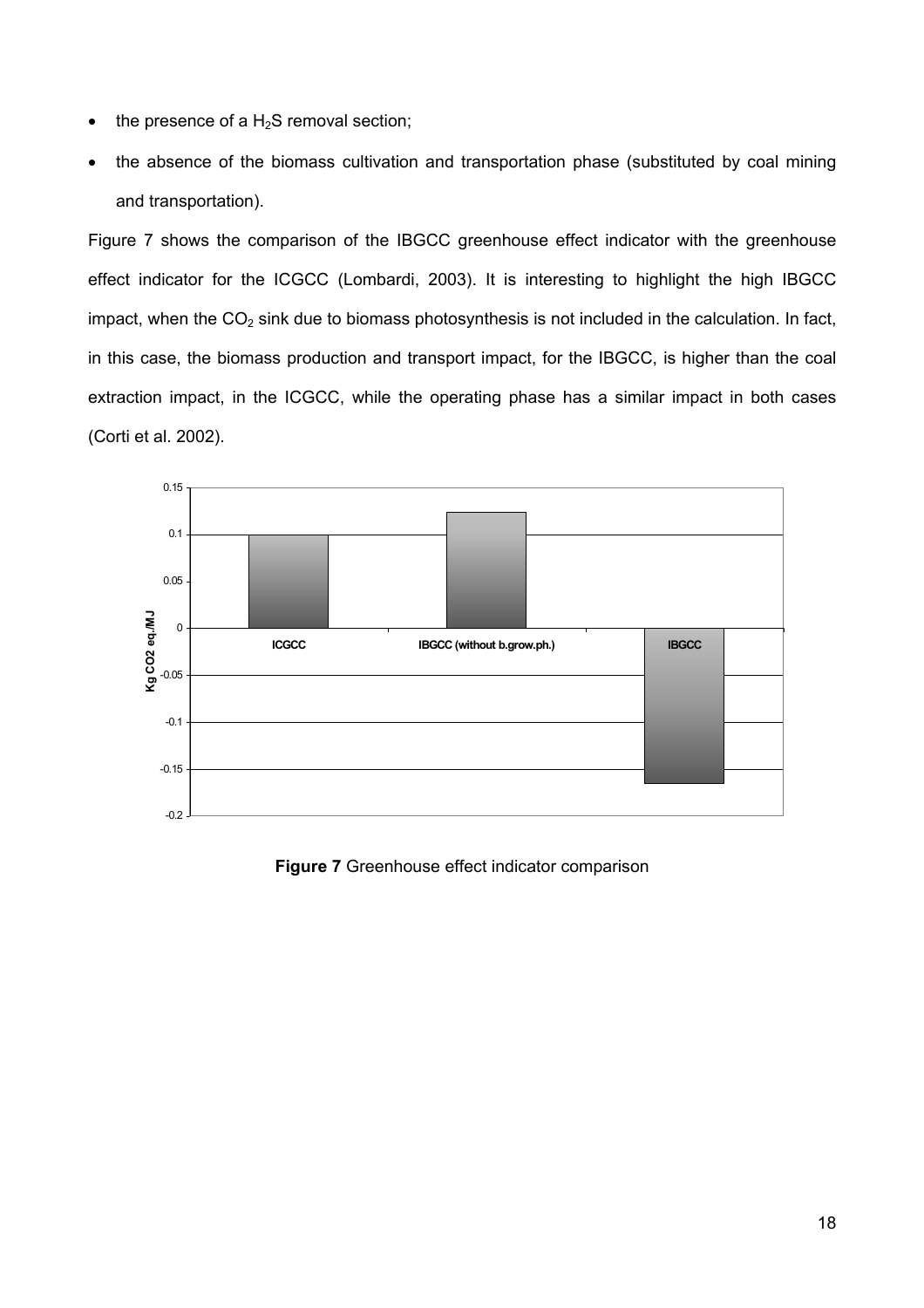

**Figure 8** Energy indicator comparison

Figure 8 shows the results for the energy indicator, addressing the issue of resource depletion. The advantage of renewable resource (biomass) utilisation instead of conventional fuel is evident. Pesticides indicator was not compared because the value of this indicator is zero in the case of

ICGCC.



**Figure 9** Acidification, eutrophication, winter smog, summer smog and solid waste indicators comparison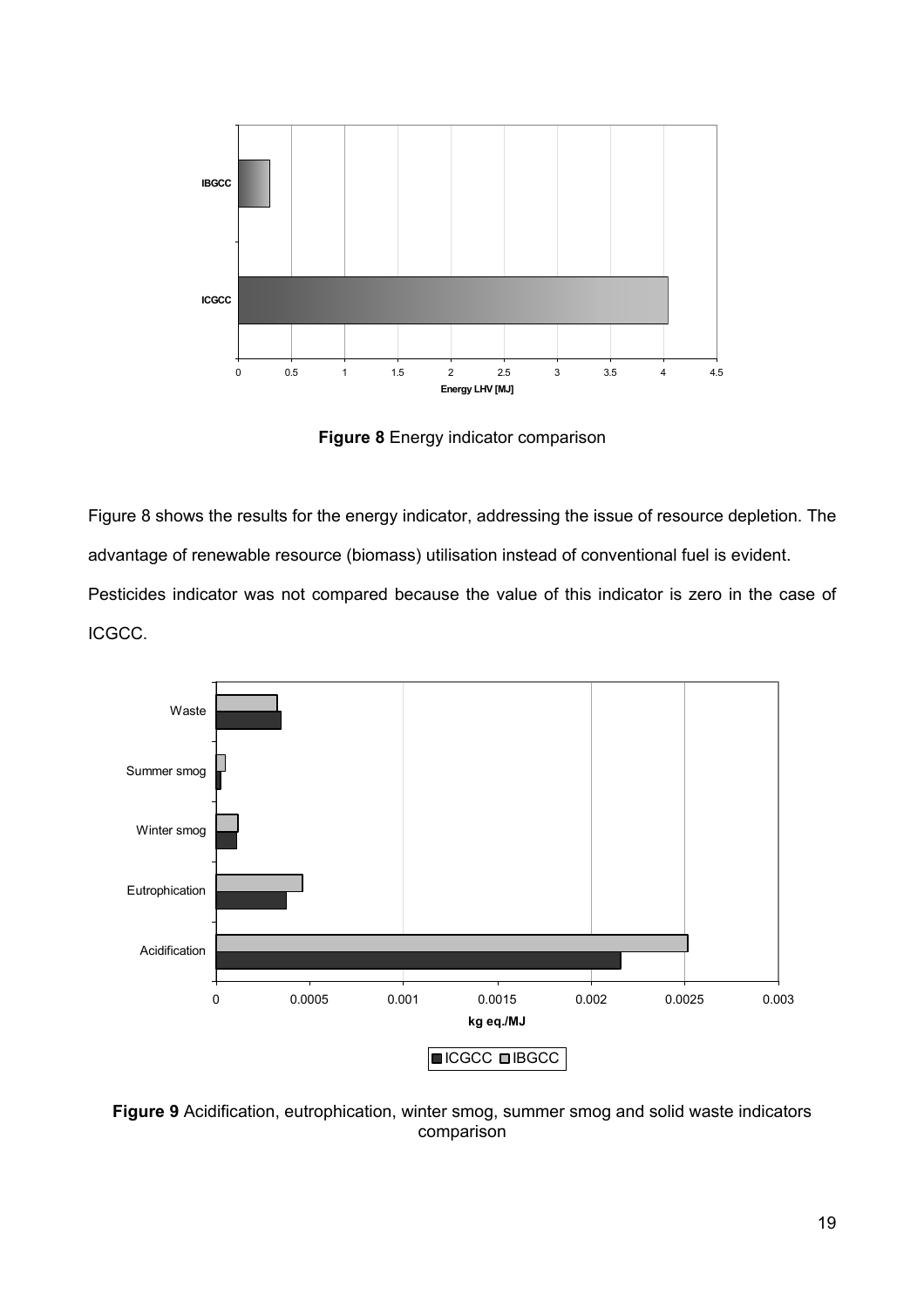

**Figure 10** Ozone layer depletion, heavy metals and carcinogenic substances indicators comparison

On the contrary, for each of the other indicators, the results seem to be similar, even if the coal values are a little lower than biomass values (figure 9 and figure 10). This is due both to the elevated impact of biomass production phase (in particular for acidification, eutrophication, heavy metals and carcinogenic substances) and to the lower energy conversion efficiency of the IBGCC (see the figures 11 to 13).



**Figure 11** Fuel production phase comparison (carcinogenic substances and ozone layer depletion indicators). The f.u. is 1 MJ LHV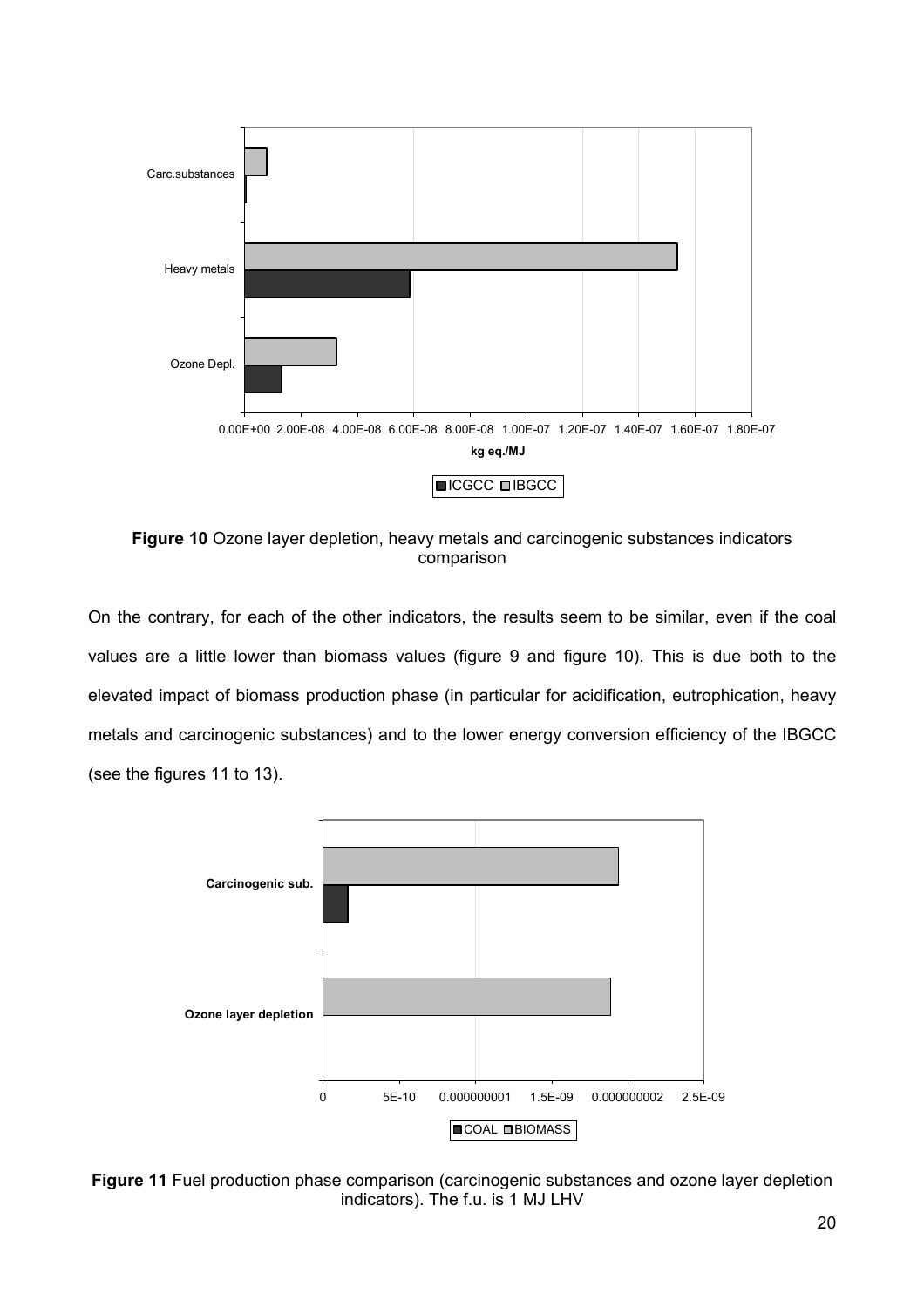

**Figure 12** Fuel production phase comparison (winter smog and acidification indicators). The f.u. is 1 MJ LHV



**Figure 13** Fuel production phase comparison (solid waste, pesticides, summer smog and eutrophication indicators). The f.u. is 1 MJ LHV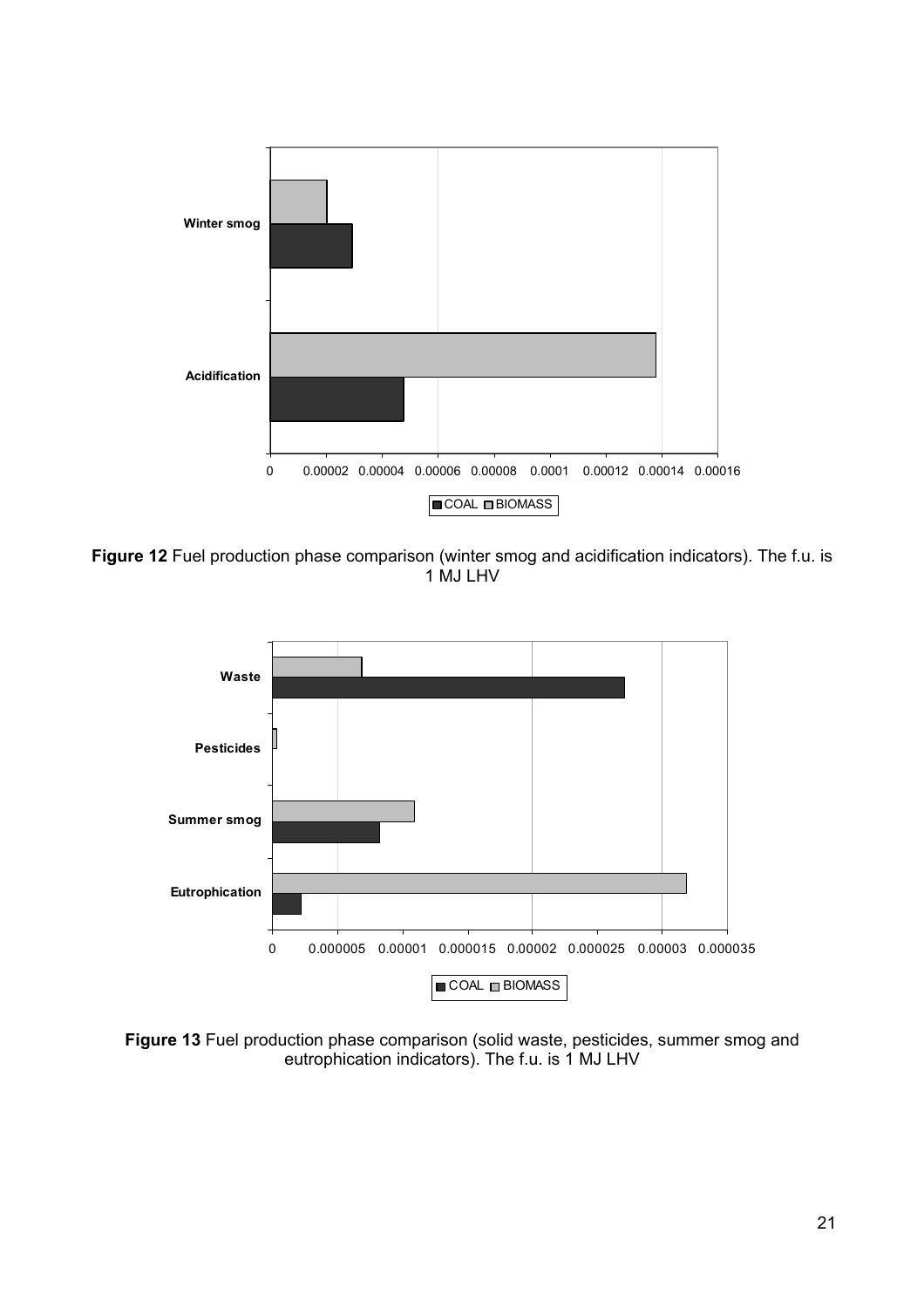

**Figure 14** Global comparison

Finally, the Eco-Indicator 95 methodology (Goedkoop 1995) was used to calculate the final Ecoindicator associated to the two cycles. As shown in figure 14, the two Eco-indicators are comparable, with a result slightly better for the coal. Nevertheless a comment is necessary: the Eco-Indicator 95 methodology is very incomplete in this case, because it takes into account for only the material emissions to the environment, ignoring, for example, the advantages due to the utilization of a renewable energy as the biomass (energy and solid waste indicators are not included in the final indicator calculation). Thus a more general comparison between the two options, by means of a more complete methodology, as the Eco-Indicator 99 (Goedkoop and Spriensma 2000) or the CML guidelines (Guinée et al. 2001), is required.

#### **11. CONCLUSIONS**

The simulation of an IBGCC+DeCO<sub>2</sub> has shown interesting cycle efficiency, 33.94%, with specific  $CO<sub>2</sub>$  emissions of 178 kg<sub>CO2</sub>/MWh (with a fixed 80%  $CO<sub>2</sub>$  removal efficiency). If compared with a similar coal IGCC+DeCO<sub>2</sub> (efficiency = 38.8%, specific CO<sub>2</sub> emissions = 130  $kg<sub>CO2</sub>/MWh$ ) these results seem to be competitive. A five points efficiency reduction is mainly due to the inevitable syngas compression.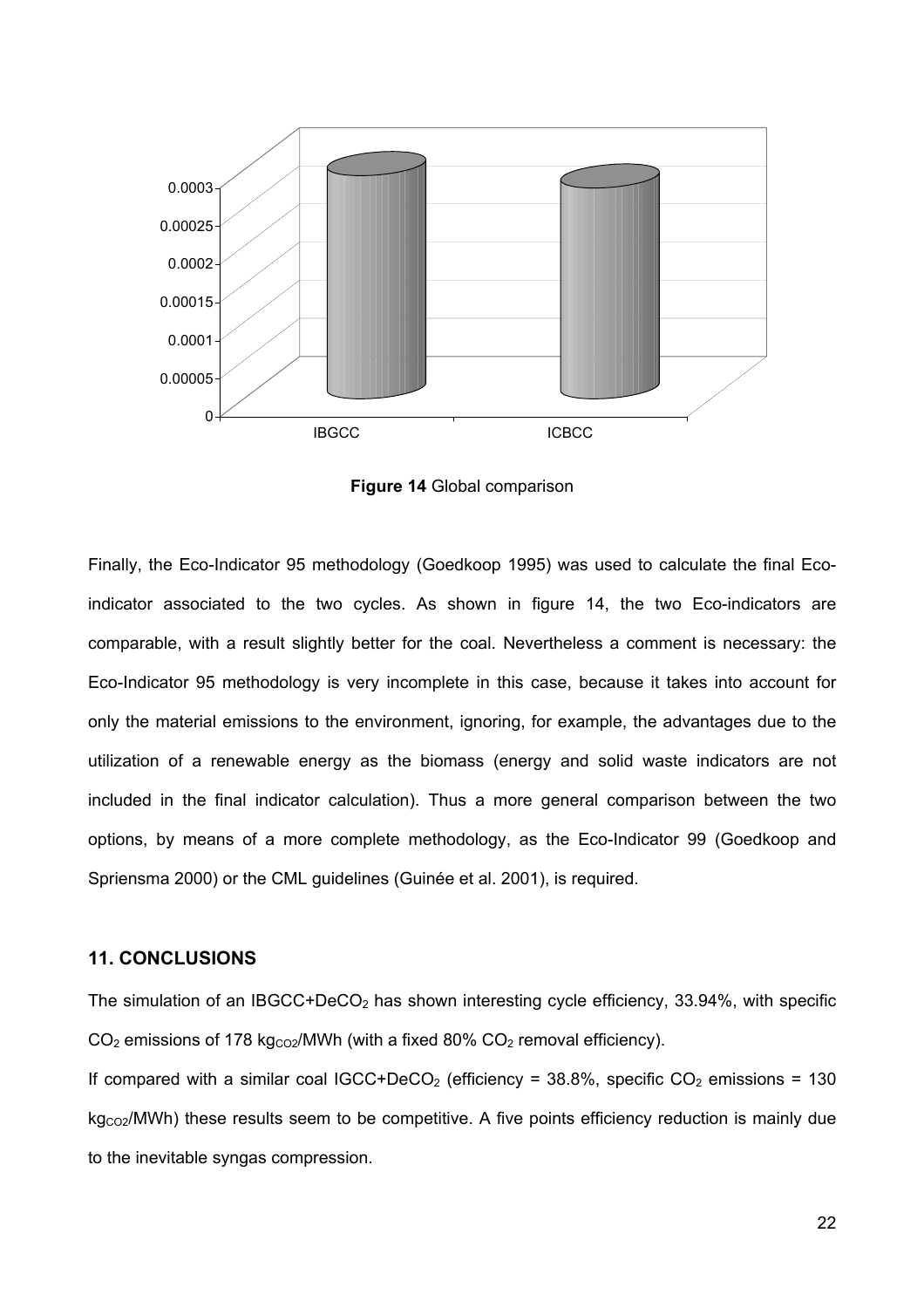LCA methodology application has shown, as an evident result, a negligible contribution to the overall environmental impact by plant construction and dismantling, with respect to biomass production and, especially, to plant operating phase.

Another result is the confirmation of a renewable resource (as the biomass) utilisation superiority with respect to coal utilisation, in term of natural resource depletion and avoided greenhouse gas emissions.

The results concerning the other indicators show values slightly higher than the  $ICGCC+DecO<sub>2</sub>$ , due to the minor IBGCC+DeCO<sub>2</sub> efficiency as well as the non-negligible impact caused by energy crops cultivation.

For a more definitive conclusion a more complete methodology is necessary in order to account for all the environmental implications of the considered processes. Moreover, a further improvement might result from a better description of the cultivation phase. In fact, literature data on energy crops cultivation are widely incomplete and there are a lot of possible developments.

#### **REFERENCES**

- AspenTech. 2001. *ASPEN PLUS™ User Guide; Release 10.1-0*. Cambridge, Massachusetts, USA: Aspen Technology Inc.
- Carpentieri, M. 2001. *Modello termodinamico per la valutazione energetica di un ciclo di gassificazione della biomassa a ridotte emissioni di CO2* [Thermodynamic model for energy evaluation of a biomass gasification cycle with reduced  $CO<sub>2</sub>$  emission]. Firenze, Italy: Degree thesis in Environmental Engineering, University of Florence.
- Chiesa, P. and S. Consonni. 1998. *Shift reactors and physical absorption for low-CO<sub>2</sub> emission IGCCs*. Draft manuscript for 43<sup>rd</sup> ASME Gas Turbine and Aeroengine Congress, 2-5 June, Stockholm, Sweden.
- Chiesa, P., S. Consonni and G. Lozza. 1999. A comparative analysis of IGCCs with  $CO<sub>2</sub>$ sequestration. In *Greenhouse Gas Control Technologies*, edited by R. Riemer, B. Eliasson and A. Wokaun. Oxford, UK: Elsevier science.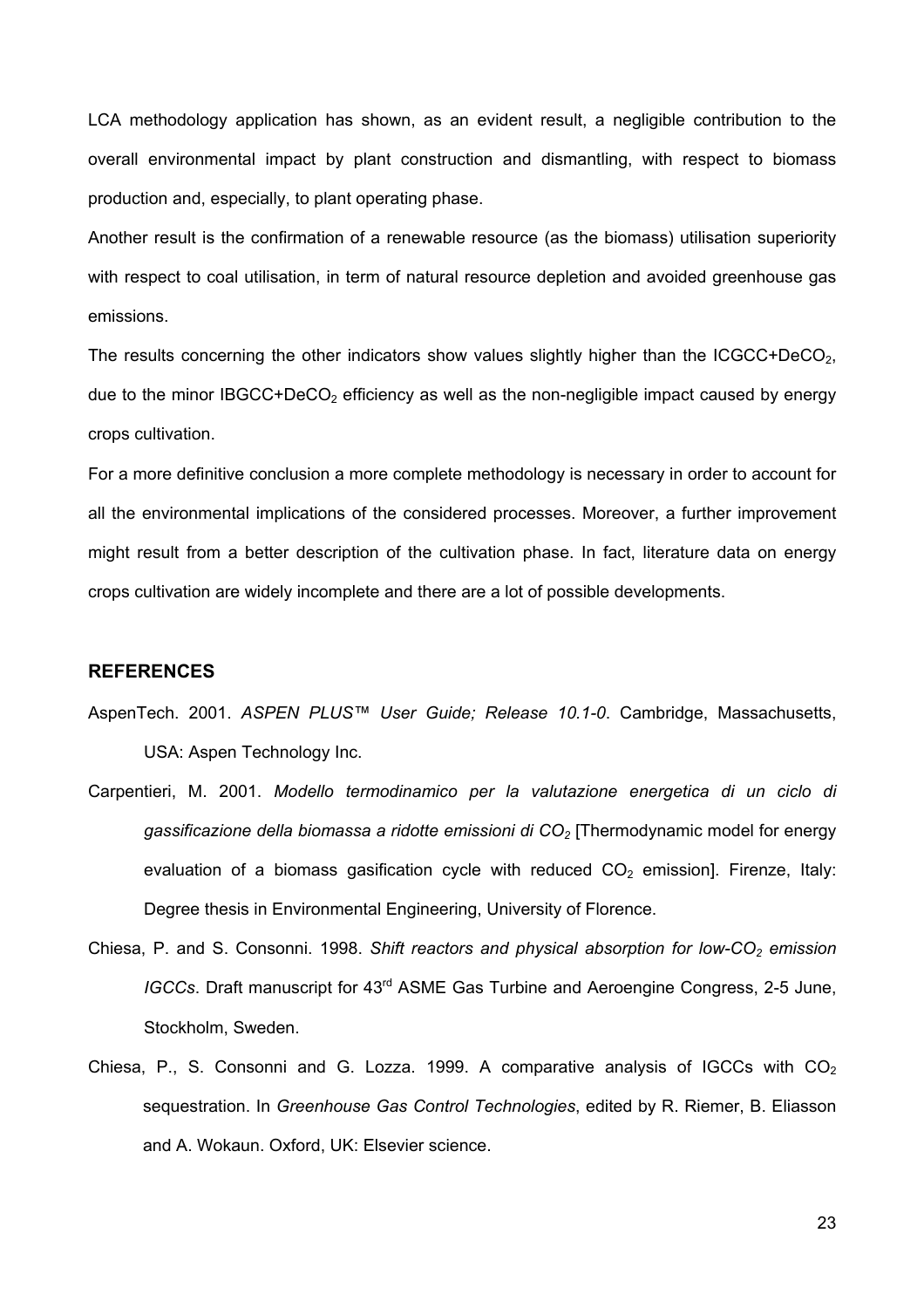- Corti, A. and L. Lombardi. 1998. *Analysis of Different Blended Amines Solutions for CO2 Removal from a Semi Closed GT Power Plant*. Proceedings of International Conference ECOS98, 8- 10 July 1998, Nancy, France.
- Corti, A. and G. Manfrida. 1999. Economic analysis of a semi-closed gas turbine/combined cycle (SCGT/CC) with CO2 removal by amines absorption. In *Greenhouse Gas Control Technologies*, edited by R. Riemer, B. Eliasson and A. Wokaun. Oxford, UK: Elsevier science.
- Corti, A. and L. Lombardi. 2002. *Performance analysis of a biomass integrated gasification combined cycle with reduced CO<sub>2</sub> emissions*. Proceeding of International Conference ECOS 2002, 3-5 July 2002, Berlin, Germany.
- Corti, A., L. Lombardi and M. Carpentieri. 2002. *Impiego di biomassa in ciclo energetico ad alto rendimento: studio impiantistico e bilancio ambientale mediante metodologia LCA* [Biomass utilization in a high efficiency energy production cycle: performance analysis and environmental balance by means of LCA methodology]. Proceedings of VI SIBESA 2002, 1- 5 September 2002, Vitoria, Brazil.
- Domalski, E.S. and T.L. Jobe jr. 1987. *Thermodynamic data for biomass materials and waste components*. New York, USA: The ASME research committee on industrial and municipal waste.
- Eliasson, B. 1998. *The power industry and the CO<sub>2</sub> issue*. Liege, Belgium: Workshop on zero emission power plants, University of Liege.
- EMEP/CORINAIR. 1999. *Emission Inventory Guidebook*. Copenhagen, Denmark: European Environment Agency.
- EREN. 2001. *Direct fire biomass*. Report on Burlington plant, Vermont (USA). http://ereb.doe.gov/power/pdfs/direct\_fire\_bio.pdf. Energy Efficiency and Renewable Energy Network, U.S. Department of Energy. Accessed February 2001.
- Fiaschi, D. and L. Lombardi. 2001. *IGCC plant with integrated CO<sub>2</sub>-H<sub>2</sub>S removal: performance analysis and life cycle assessment*. Proceedings of International Conference ECOS 2001, 4-6 July 2001, Istanbul, Turkey: ICAT.

24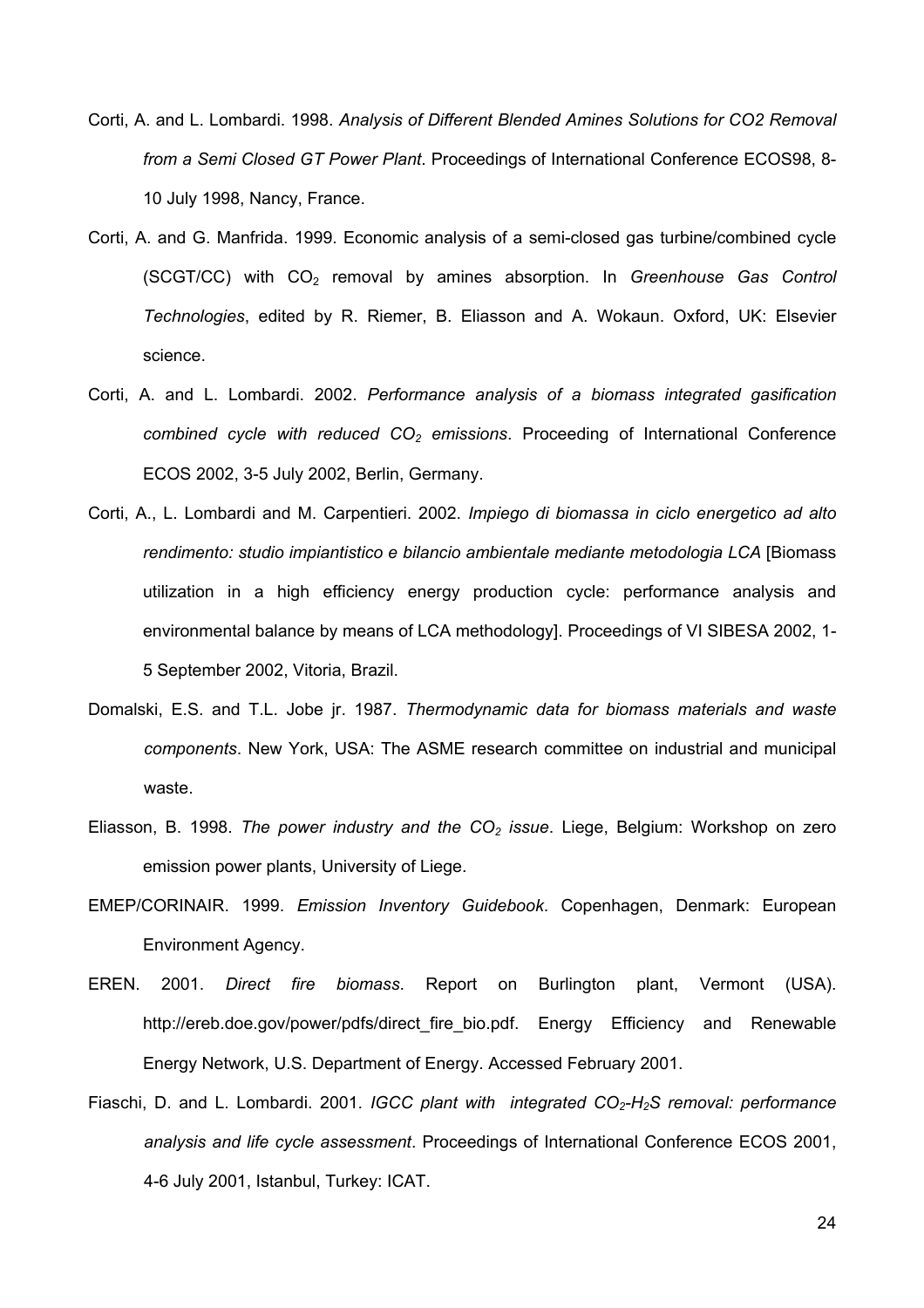- Goedkoop, M. 1995. *The Eco-indicator 95, final report*. Amersfoort, The Netherlands: PRé Consultants B.V.– NOH.
- Goedkoop, M. and R. Spriensma. 2000. *The Eco-indicator 99: a damage oriented method for life cycle assessment, methodology report*. Amersfoort, The Netherlands: PRé Consultants B.V.
- Golomb, D., H. Herzog, J. Tester, D. White and S. Zemba. 1989. *Feasibility, Modeling and Economics of sequestering Power Plant CO<sub>2</sub> Emissions in the Deep Ocean. Massachusetts* Institute of Technology.
- Golomb, D. and A. Angelopoulos. 2000. A Benign Form of CO<sub>2</sub> Sequestration in the Ocean. Proceedings of GHGT-5, Cairns, Australia, 2000.
- Guinée, J., M. Gorrée, R. Heijungs, G. Huppes, R. Kleijn, A. Wegener Sleeswijk, H. A. Udo de Haes, J. A. de Bruijn and R. van Duin. 2001. *Life Cycle Assessment : an operational guide to the ISO standards*. Leiden, The Netherlands: Centre of Environmental Science (CML), University of Leiden.
- Hendriks, C. 1994. *Carbon dioxide removal from coal-fired power plants*. Dordrecht, The Netherlands: Kluwer Academic Publishers.
- IEA (International Energy Agency). 2001. Web site of the IEA Greenhouse Gas R&D Programme, http://www.ieagreen.org.uk. Accessed February 2002.
- I-LCA. 2000. Italian database for LCA inventory analysis, version 2 October 2000. Roma, Italy: ANPA.
- ISO 14040. 1998. Environmental management Life cycle assessment Principles and framework.
- ISO 14041. 1998. Environmental management Life cycle assessment Goal and scope definition and life cycle inventory analysis.
- ISO/CD 14042. 1999. Environmental management Life cycle assessment Life cycle impact assessment.
- ISO/DIS 14043. 1999. Environmental management Life cycle assessment Life cycle interpretation.